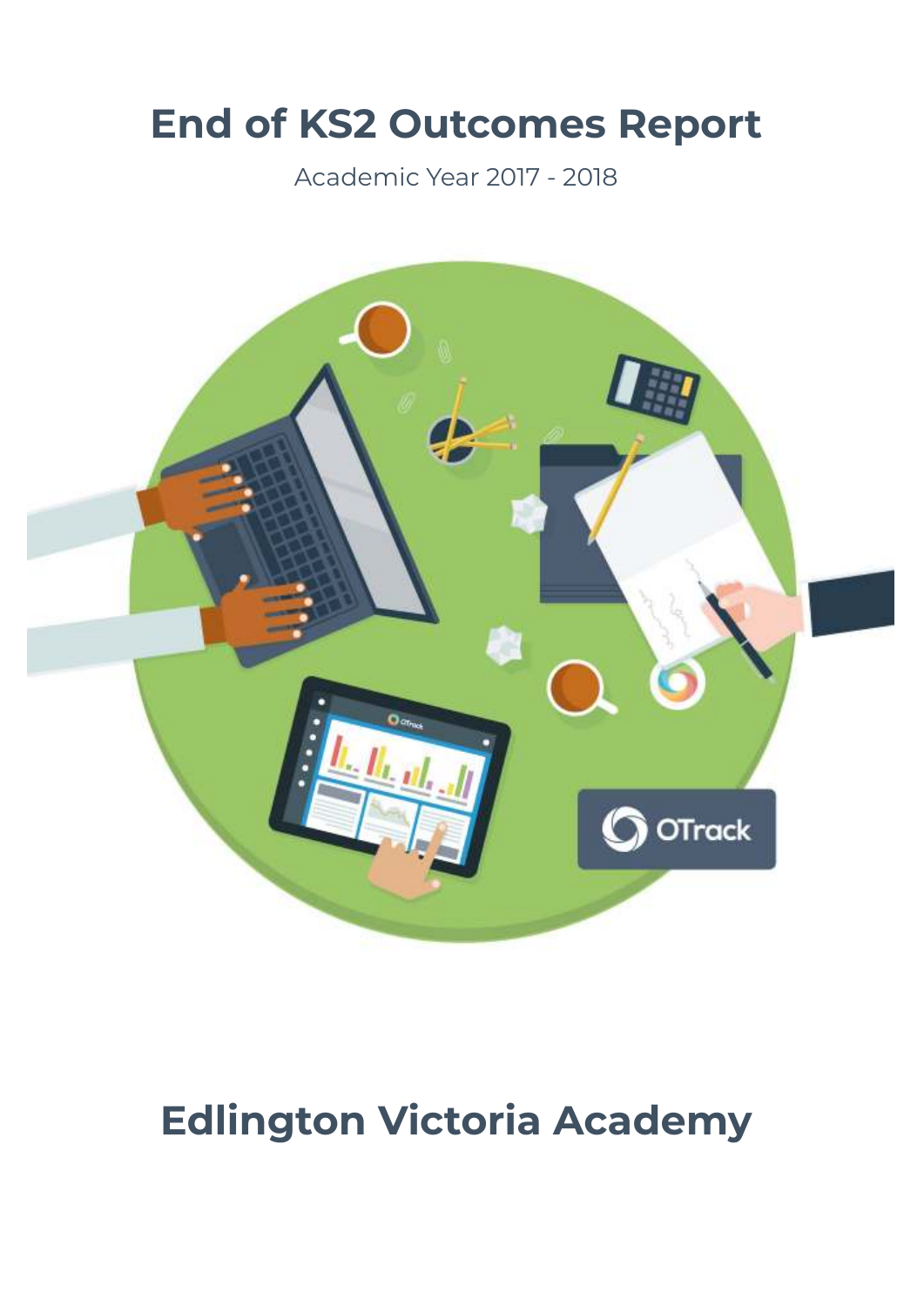## **Progress**

### About this section

The following analysis shows your school's progress from KS1 to KS2 for key context groups against national data from 2017. 'Disadvantaged' pupils are compared against all pupils nationally, whereas prior attainment ability groups are compared against the equivalent national data.

Pupils are placed into ability groups by calculating the combined APS from KS1, as outlined by the DfE. These charts use matched data only i.e. if a pupil has KS1 or KS2 data missing, they will not be included in the analysis. Therefore, you could have a different number of pupils showing in this section of the report in comparison to the attainment analysis.

## Colour coding

The bars in the charts are coloured green if the groups have a positive progress value, they are coloured red if the progress value is negative.

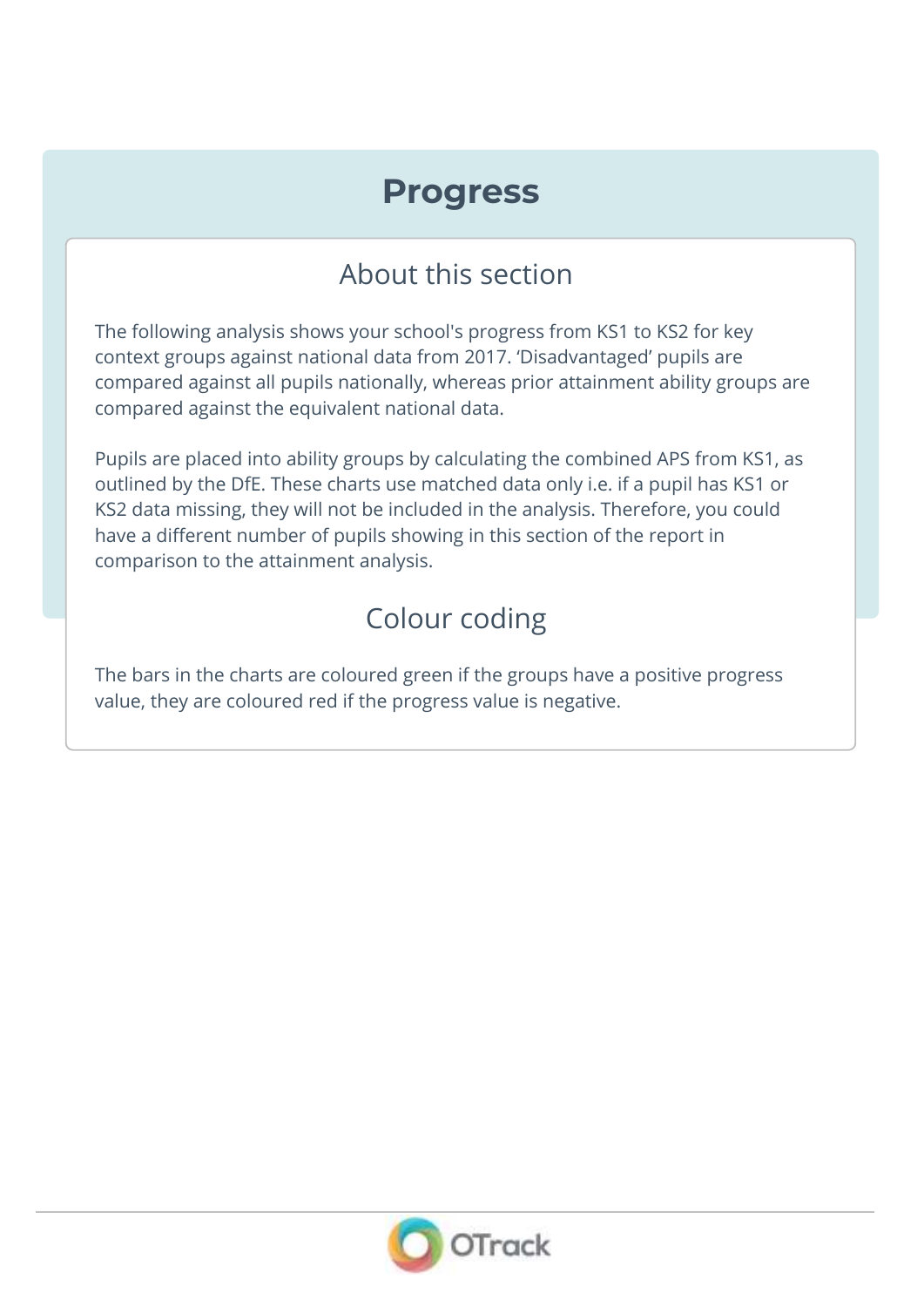### Progress Score in Reading



The average progress score in Reading at Edlington Victoria Academy is -3.02.



### Progress Score in Writing

The average progress score in Writing at Edlington Victoria Academy is -0.30.

### Progress Score in Maths



The average progress score in Maths at Edlington Victoria Academy is -1.57.

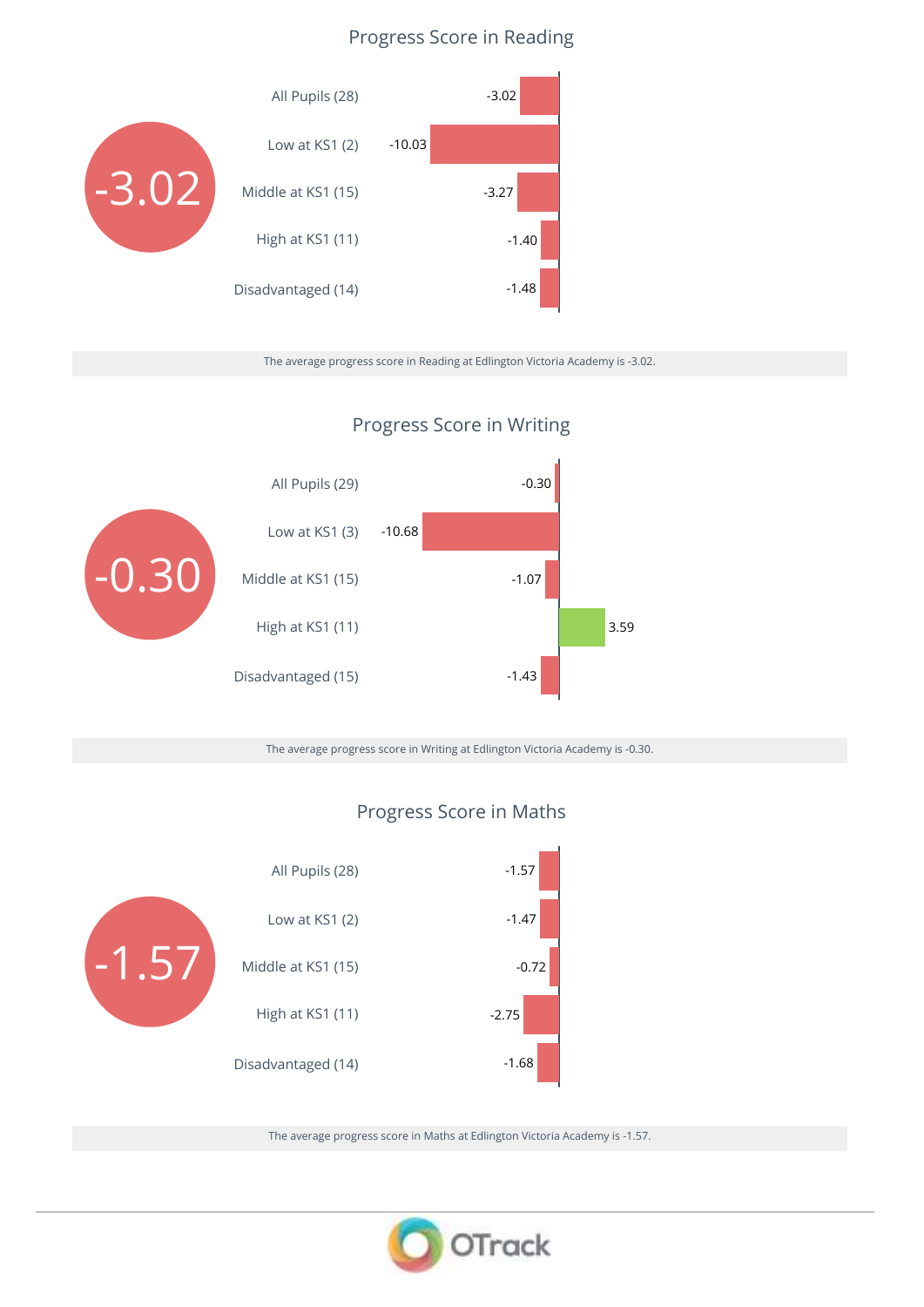# **Attainment**

Reading, Writing and Maths Combined

## About this section

The following pages analyse various groups attainment data againstmost recently available national and local authority data sets.

In this section **2018 data is shown for the national overall expected standard, but the rest of the national and local authority data is from 2017.** National data may be rounded to the nearest whole number if the precise figure is unpublished.

Pupils are placed into ability groups by calculating the combined APS from KS1, as outlined by the DfE.

The 'Difference Numbers' in this report are calculated as per the IDSR: "The 'Diff no' value shows the number of pupils that the difference between school and national represents, and is always rounded down to a whole number" (Inspection Data Summary Report, 2017).

### Colour coding

The circles in the analysis are coloured green if the school's percentage is at or above national, or red if below.

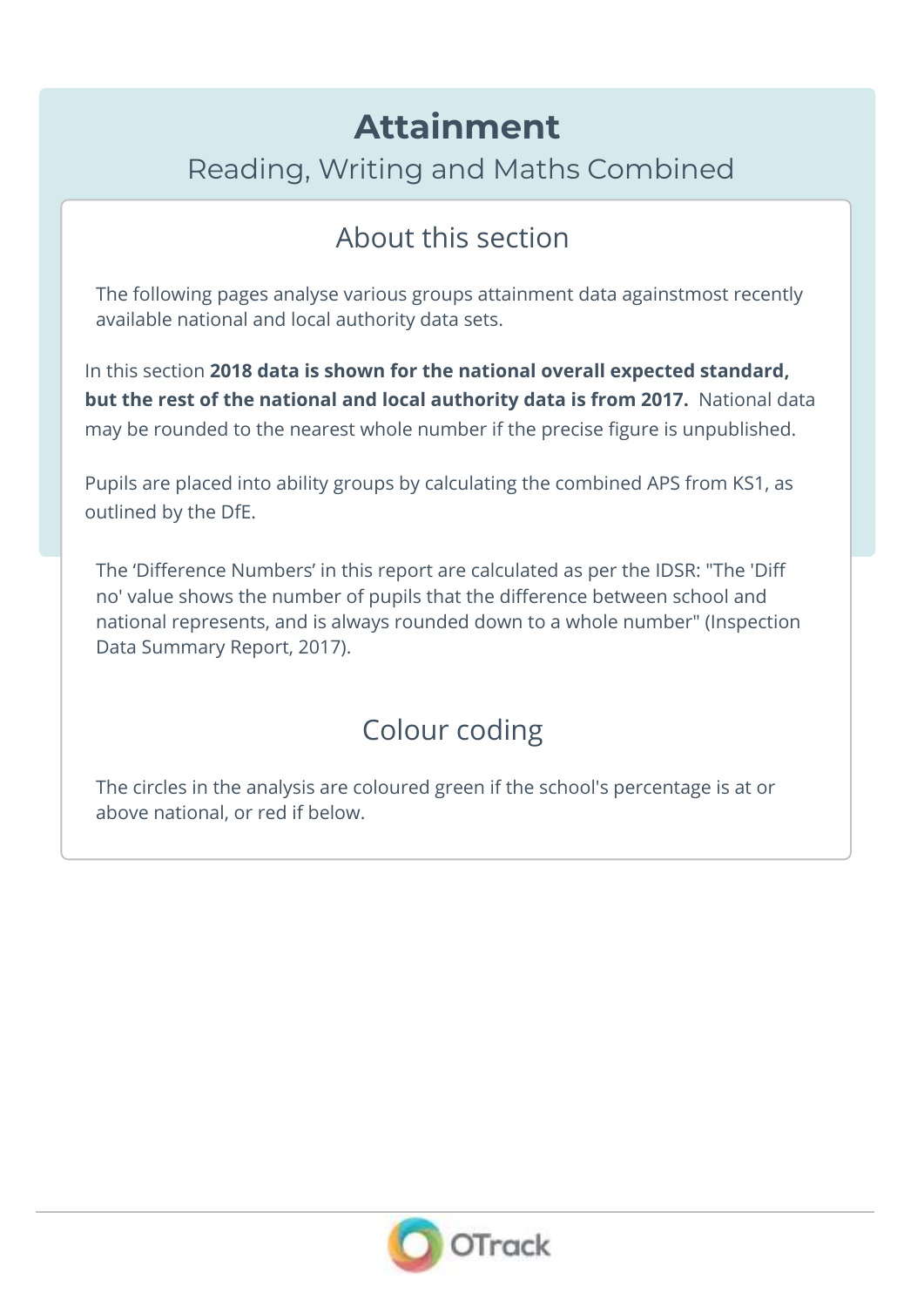### All Pupils Attaining the Expected Standard in Reading, Writing and Maths Combined



At Edlington Victoria Academy, the percentage of All Pupils Attaining the Expected Standard in Reading, Writing and Maths Combined is 61.3% (19 Pupils).

The school is performing 2.7% below national standards and is 7.4% above your local authority.

#### All Pupils Attaining the High Standard in Reading, Writing and Maths Combined



At Edlington Victoria Academy, the percentage of All Pupils Attaining the High Standard in Reading, Writing and Maths Combined is 3.2% (1 Pupil). The school is performing 5.5% below national standards and is 2.8% below your local authority.

Middle Prior Attainment Pupils Attaining the Expected Standard in Reading, Writing and Maths Combined



At Edlington Victoria Academy, the percentage of Middle Prior Attainment Pupils Attaining the Expected Standard in Reading, Writing and Maths Combined is 53.3% (8 Pupils).

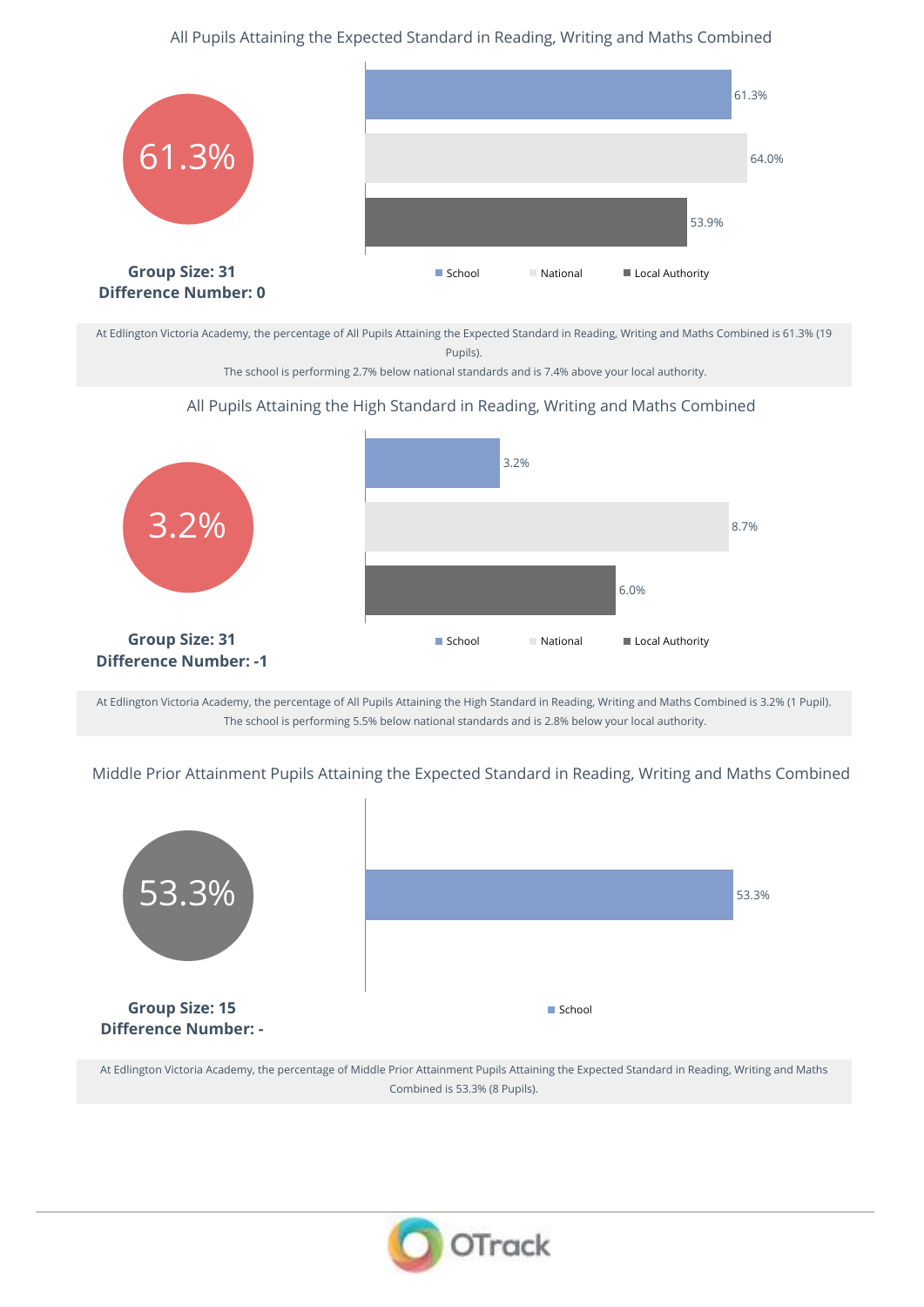High Prior Attainment Pupils Attaining the Expected Standard in Reading, Writing and Maths Combined



At Edlington Victoria Academy, the percentage of High Prior Attainment Pupils Attaining the Expected Standard in Reading, Writing and Maths Combined is 100.0% (11 Pupils).

High Prior Attainment Pupils Attaining the High Standard in Reading, Writing and Maths Combined



At Edlington Victoria Academy, the percentage of High Prior Attainment Pupils Attaining the High Standard in Reading, Writing and Maths Combined is 9.1% (1 Pupil).

Disadvantaged Pupils Attaining the Expected Standard in Reading, Writing and Maths Combined (National All)



At Edlington Victoria Academy, the percentage of Disadvantaged Pupils Attaining the Expected Standard in Reading, Writing and Maths Combined (National All) is 60.0% (9 Pupils).

The school is performing 4.0% below national standards and is 6.1% above your local authority.

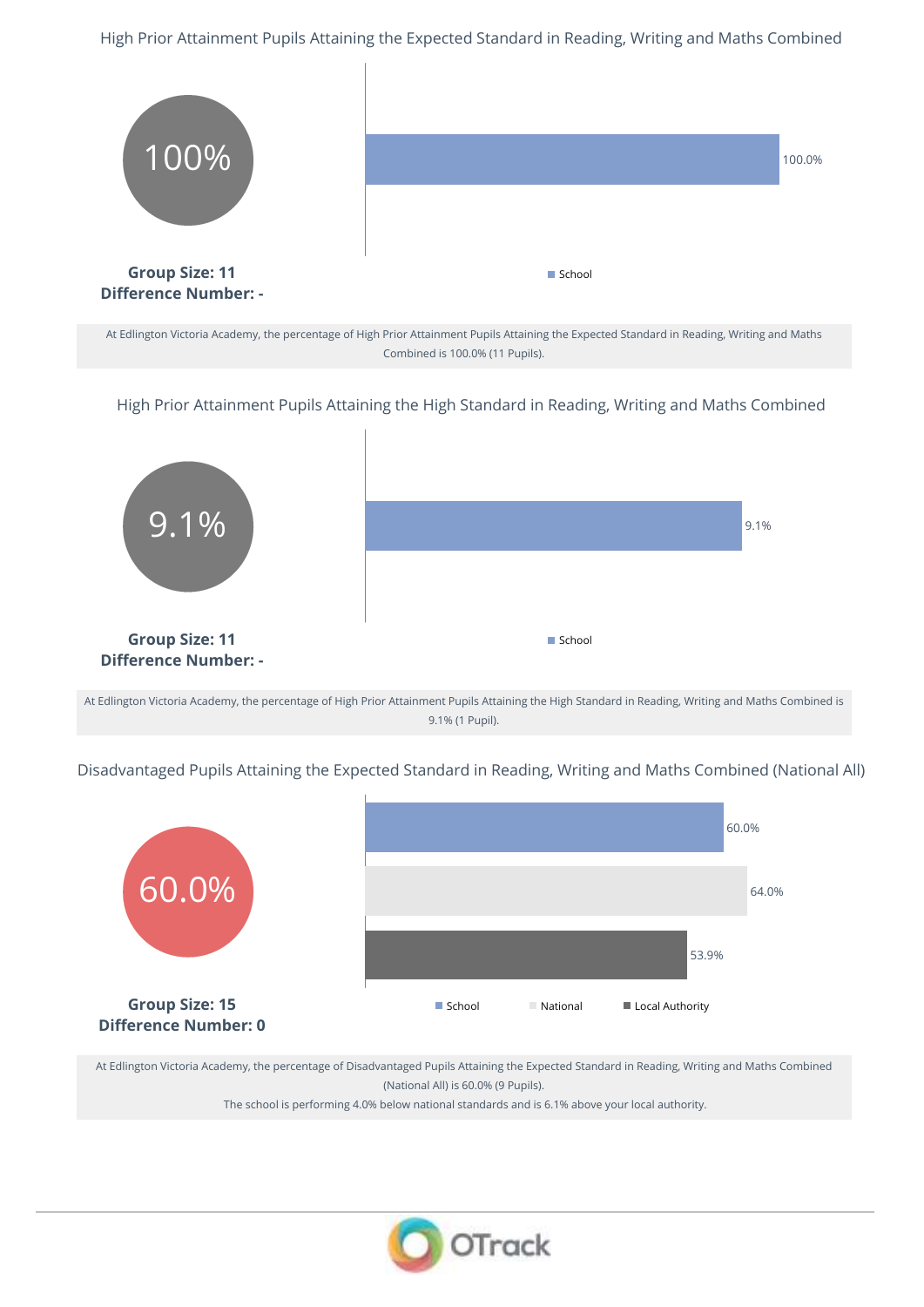Disadvantaged Pupils Attaining the High Standard in Reading, Writing and Maths Combined (National All)



At Edlington Victoria Academy, the percentage of Disadvantaged Pupils Attaining the High Standard in Reading, Writing and Maths Combined (National All) is 6.7% (1 Pupil).

The school is performing 2.0% below national standards and is 0.7% above your local authority.

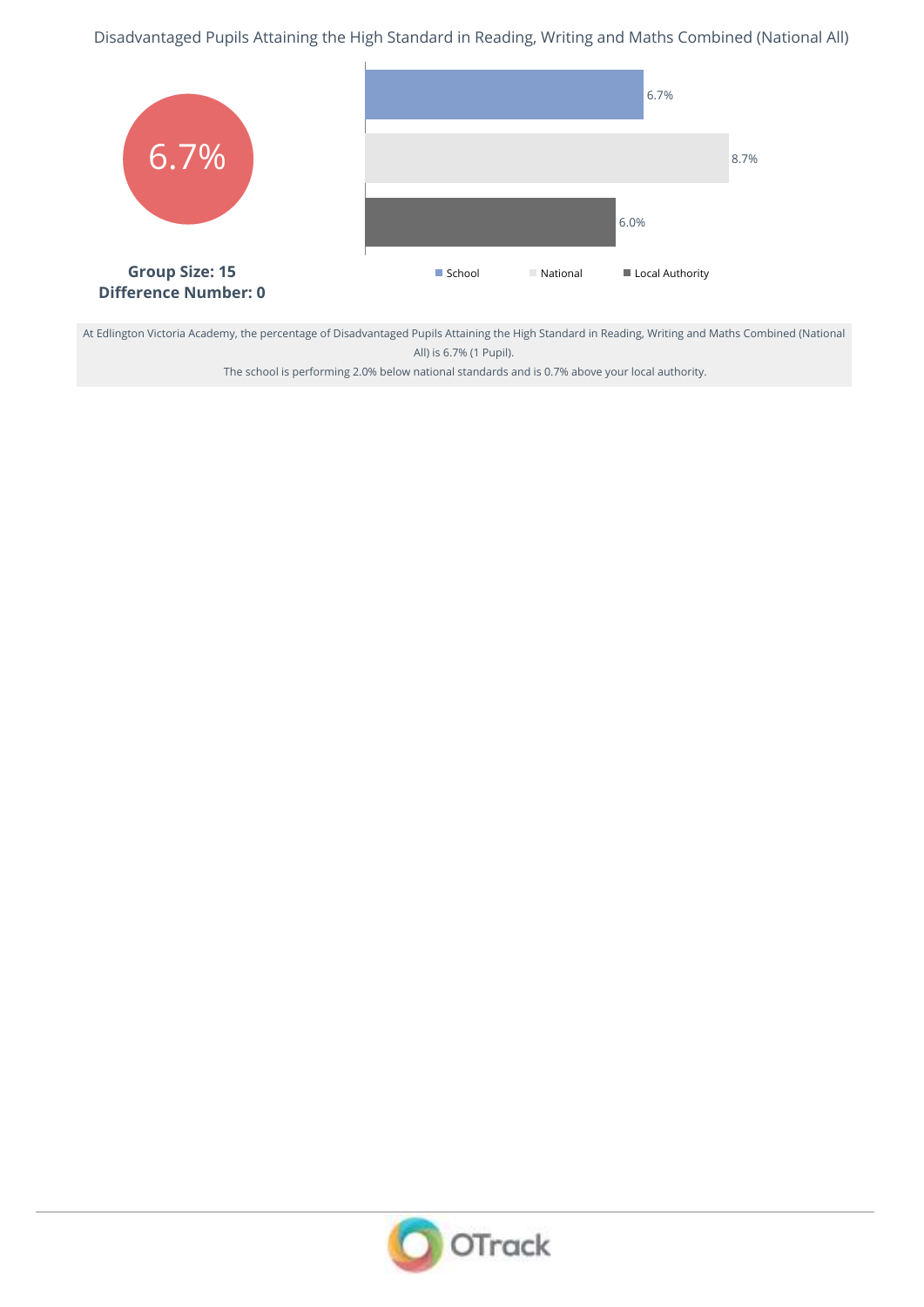# **Attainment**

Reading

## About this section

The following pages analyse various groups attainment data againstmost recently available national and local authority data sets.

In this section **2018 data is shown for the national overall expected standard, but the rest of the national and local authority data is from 2017.** National data may be rounded to the nearest whole number if the precise figure is unpublished.

Pupils are placed into ability groups by calculating the combined APS from KS1, as outlined by the DfE.

The 'Difference Numbers' in this report are calculated as per the IDSR: "The 'Diff no' value shows the number of pupils that the difference between school and national represents, and is always rounded down to a whole number" (Inspection Data Summary Report, 2017).

### Colour coding

The circles in the analysis are coloured green if the school's percentage is at or above national, or red if below.

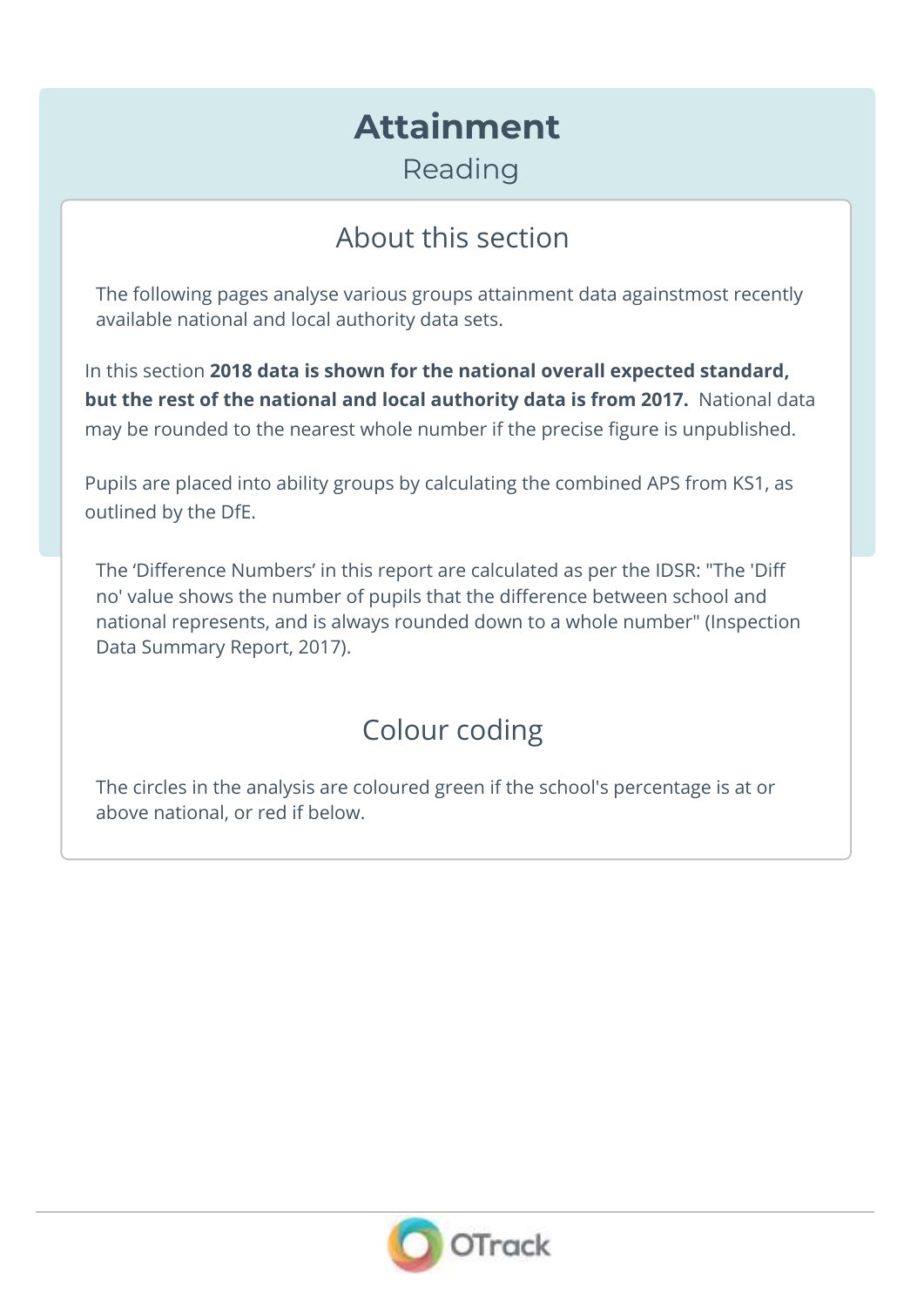All Pupils Attaining the Expected Standard in Reading



At Edlington Victoria Academy, the percentage of All Pupils Attaining the Expected Standard in Reading is 64.5% (20 Pupils). The school is performing 10.5% below national standards and is 1.1% above your local authority.

### All Pupils Attaining the High Standard in Reading



At Edlington Victoria Academy, the percentage of All Pupils Attaining the High Standard in Reading is 25.8% (8 Pupils). The school is performing 1.2% above national standards and is 8.5% above your local authority.

#### Low Prior Attainment Pupils Attaining the Expected Standard in Reading



At Edlington Victoria Academy, the percentage of Low Prior Attainment Pupils Attaining the Expected Standard in Reading is 0.0% (0 Pupils). The school is performing 17.0% below national standards.

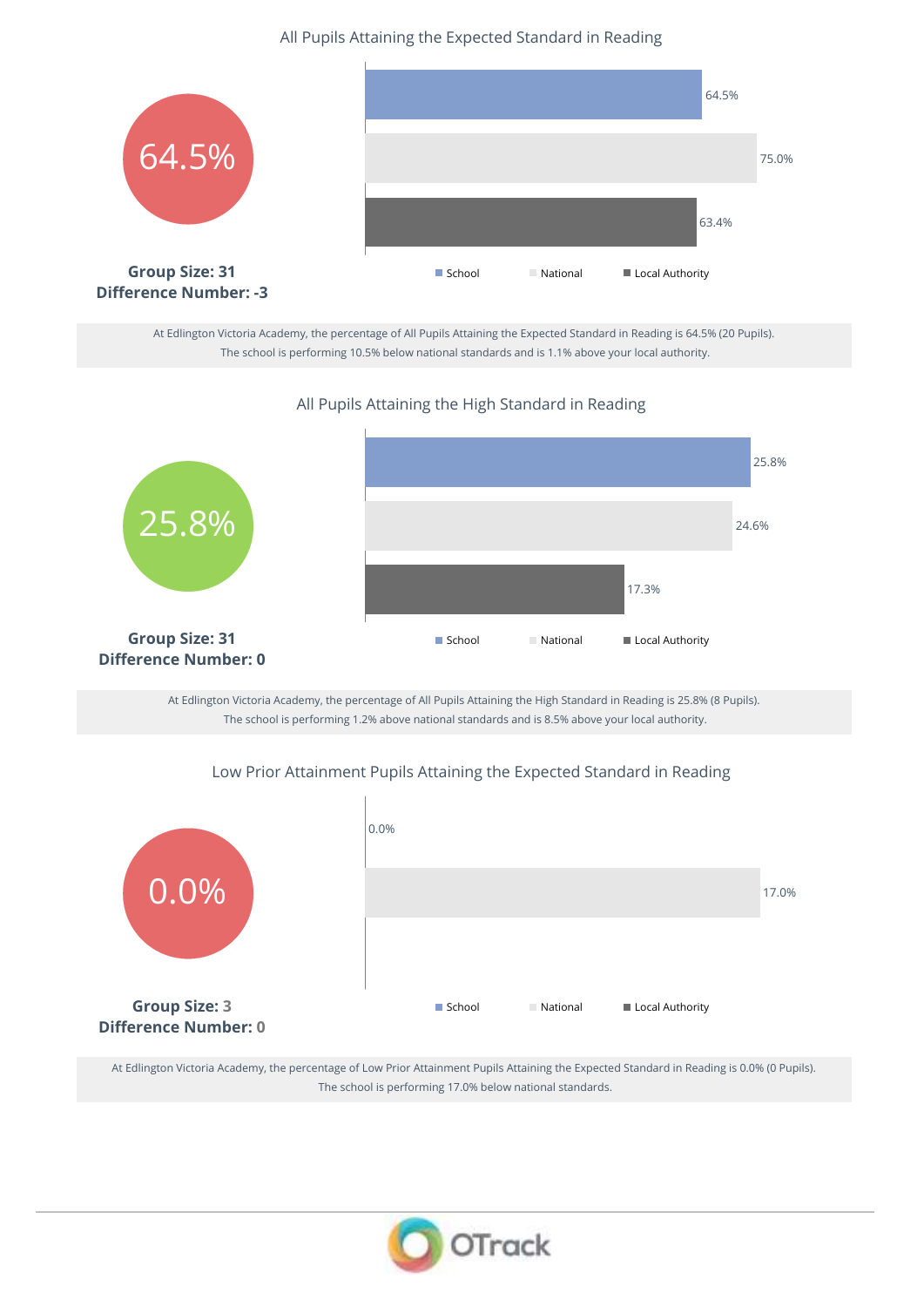#### Low Prior Attainment Pupils Attaining the High Standard in Reading



At Edlington Victoria Academy, the percentage of Low Prior Attainment Pupils Attaining the High Standard in Reading is 0.0% (0 Pupils). The school is performing 1.0% below national standards.

#### Middle Prior Attainment Pupils Attaining the Expected Standard in Reading



At Edlington Victoria Academy, the percentage of Middle Prior Attainment Pupils Attaining the Expected Standard in Reading is 60.0% (9 Pupils). The school is performing 10.0% below national standards.

#### Middle Prior Attainment Pupils Attaining the High Standard in Reading



At Edlington Victoria Academy, the percentage of Middle Prior Attainment Pupils Attaining the High Standard in Reading is 13.3% (2 Pupils). The school is performing 0.7% below national standards.

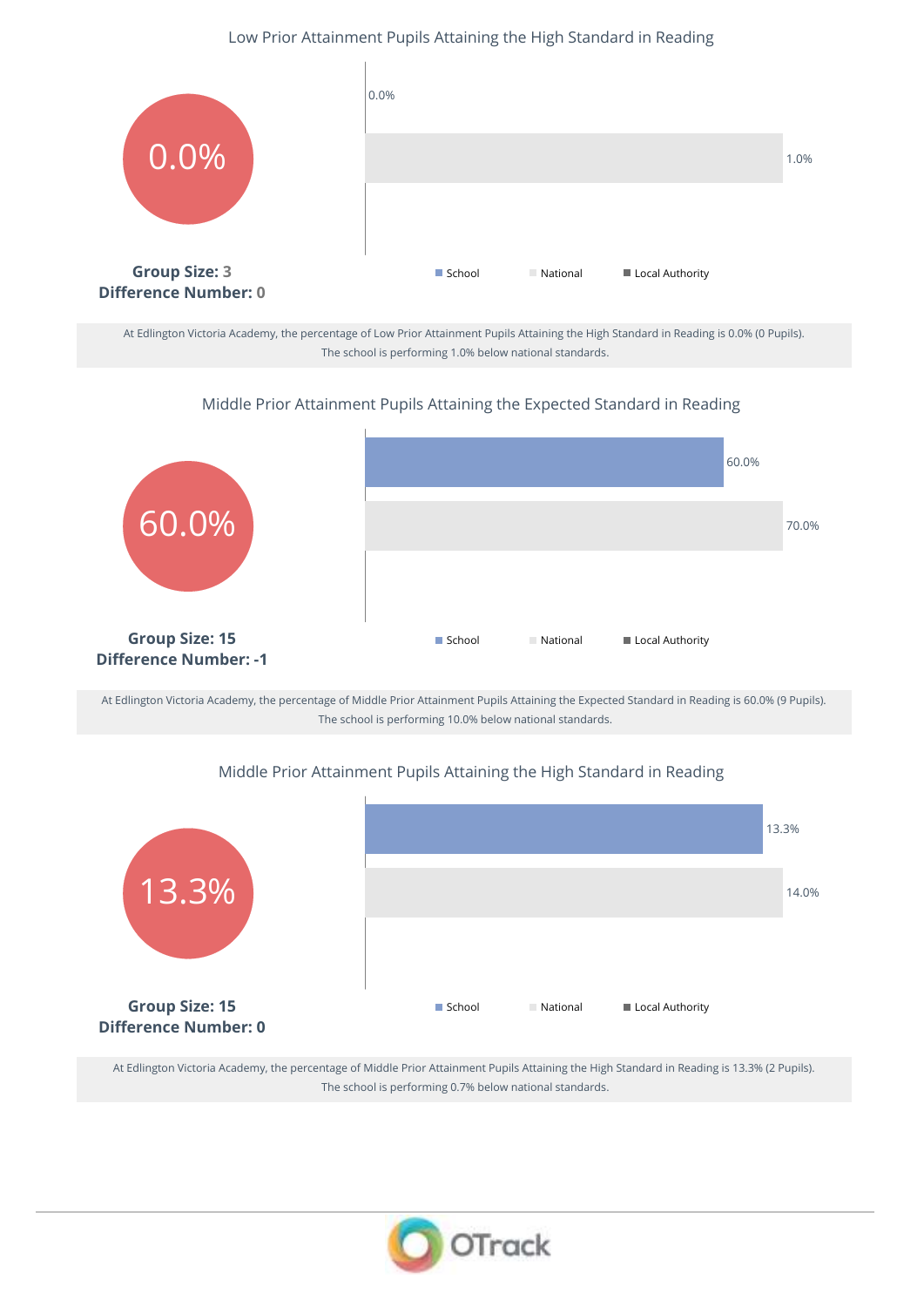### High Prior Attainment Pupils Attaining the Expected Standard in Reading



At Edlington Victoria Academy, the percentage of High Prior Attainment Pupils Attaining the Expected Standard in Reading is 100.0% (11 Pupils). The school is performing 3.0% above national standards.

#### High Prior Attainment Pupils Attaining the High Standard in Reading



At Edlington Victoria Academy, the percentage of High Prior Attainment Pupils Attaining the High Standard in Reading is 54.5% (6 Pupils). The school is performing 19.5% below national standards.

### 66.7% **Group Size: 15 Difference Number: -1** 66.7% 75.0% 63.4% ■ School National ID Local Authority

### Disadvantaged Pupils Attaining the Expected Standard in Reading (National All)

At Edlington Victoria Academy, the percentage of Disadvantaged Pupils Attaining the Expected Standard in Reading (National All) is 66.7% (10 Pupils). The school is performing 8.3% below national standards and is 3.3% above your local authority.

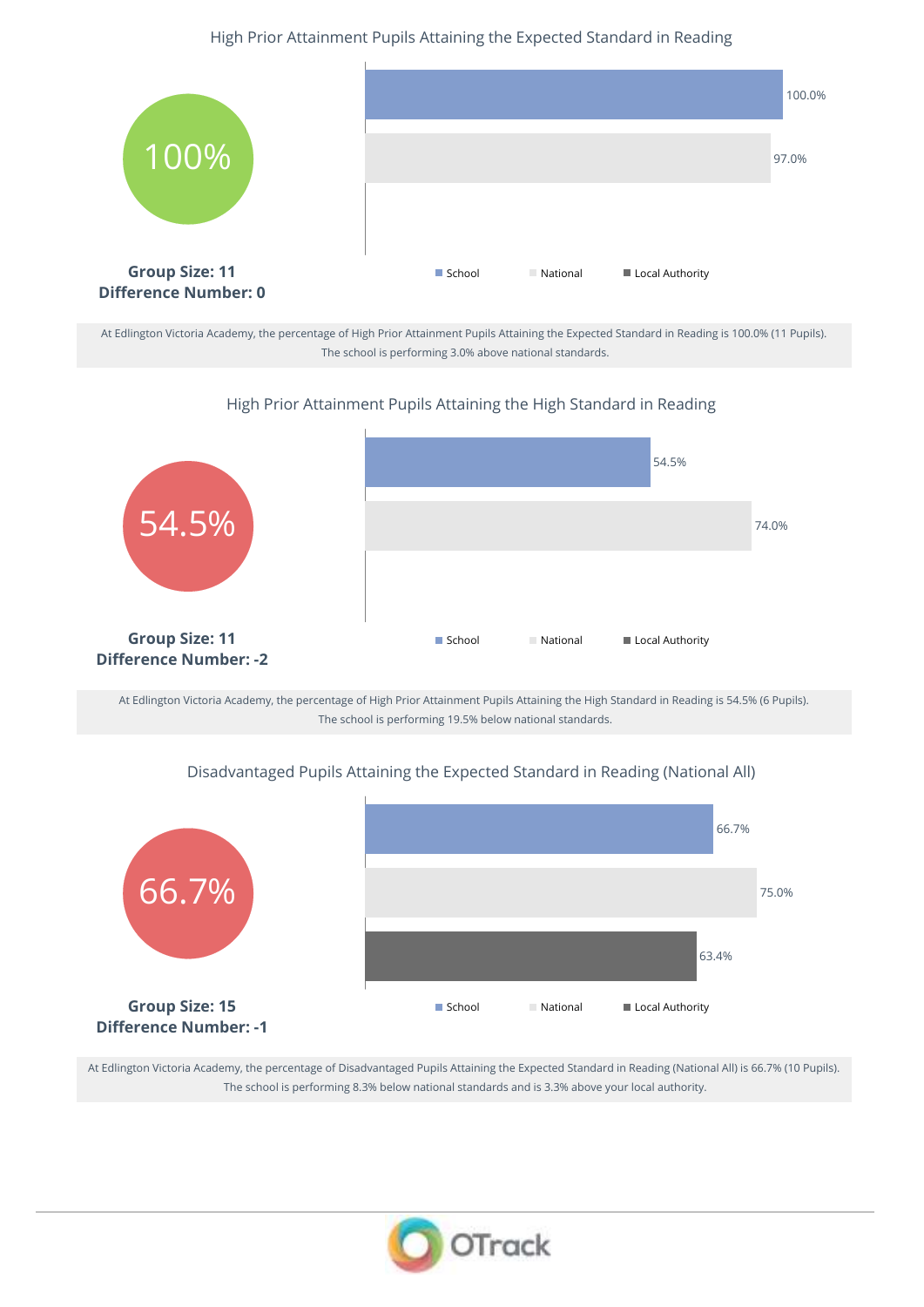### Disadvantaged Pupils Attaining the High Standard in Reading (National All)



At Edlington Victoria Academy, the percentage of Disadvantaged Pupils Attaining the High Standard in Reading (National All) is 33.3% (5 Pupils). The school is performing 8.7% above national standards and is 16.0% above your local authority.

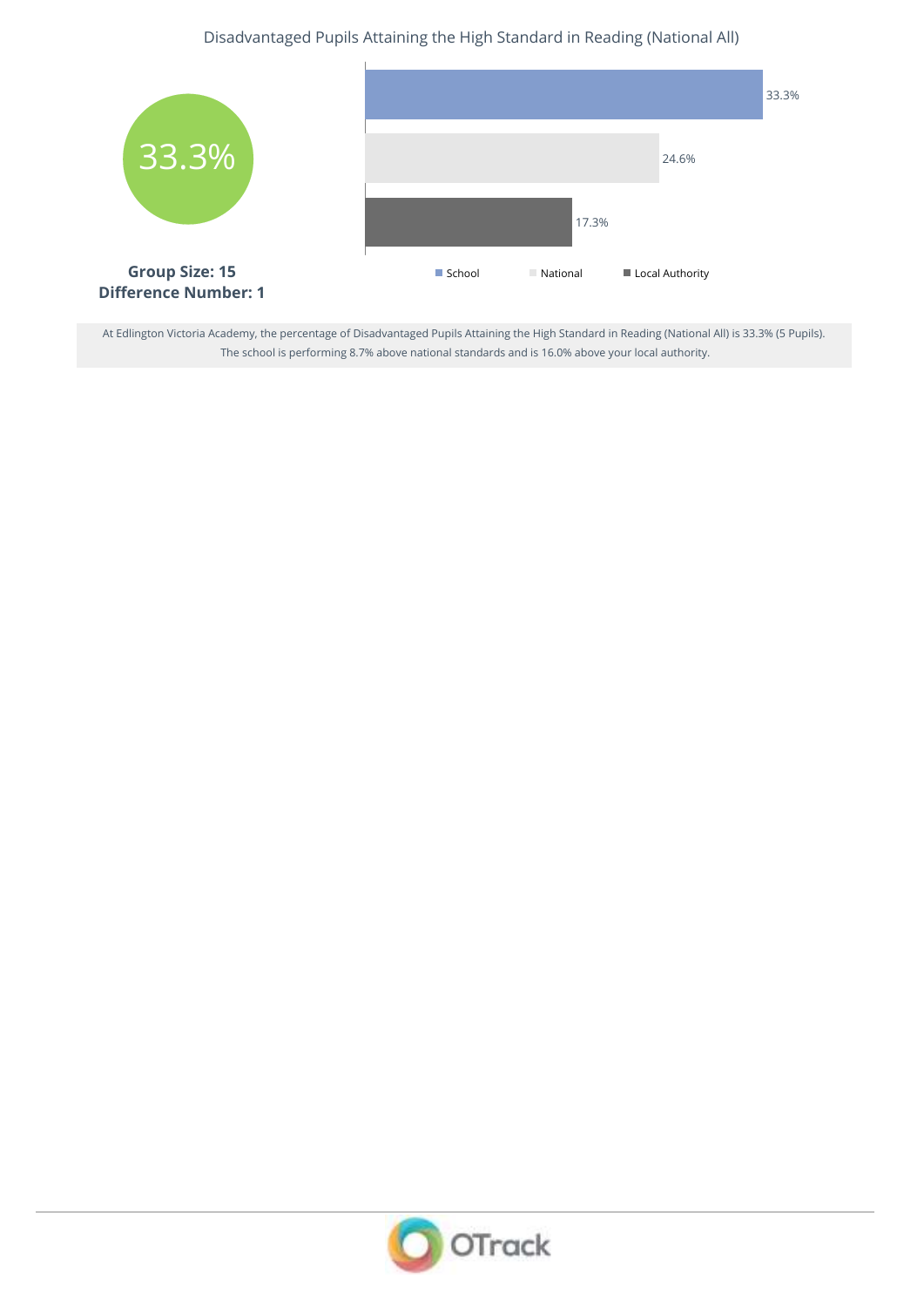# **Attainment**

Writing

## About this section

The following pages analyse various groups attainment data againstmost recently available national and local authority data sets.

In this section **2018 data is shown for the national overall expected standard, but the rest of the national and local authority data is from 2017.** National data may be rounded to the nearest whole number if the precise figure is unpublished.

Pupils are placed into ability groups by calculating the combined APS from KS1, as outlined by the DfE.

The 'Difference Numbers' in this report are calculated as per the IDSR: "The 'Diff no' value shows the number of pupils that the difference between school and national represents, and is always rounded down to a whole number" (Inspection Data Summary Report, 2017).

### Colour coding

The circles in the analysis are coloured green if the school's percentage is at or above national, or red if below.

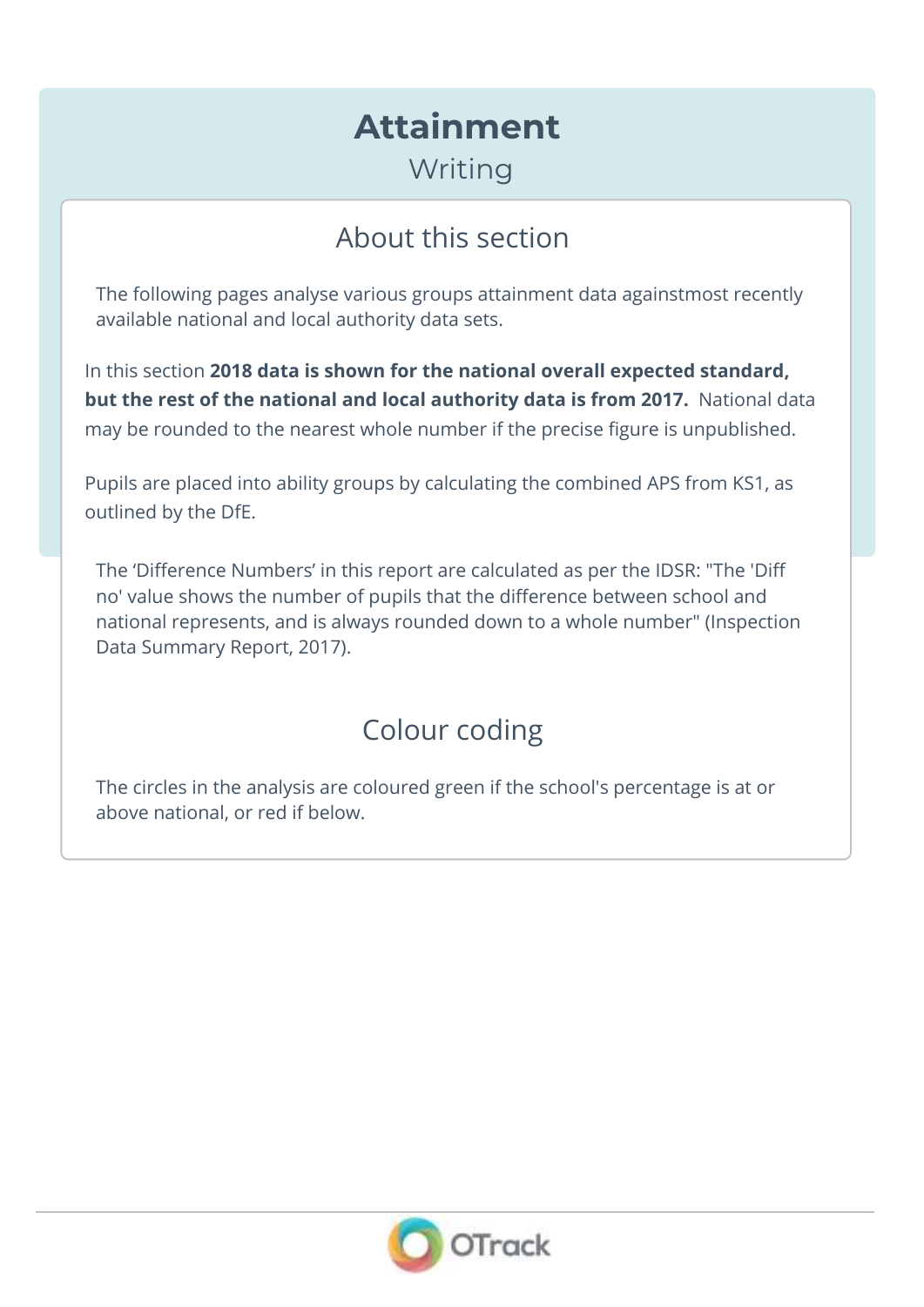All Pupils Attaining the Expected Standard in Writing



At Edlington Victoria Academy, the percentage of All Pupils Attaining the Expected Standard in Writing is 77.4% (24 Pupils). The school is performing 0.6% below national standards and is 3.7% above your local authority.

All Pupils Attaining the High Standard in Writing



At Edlington Victoria Academy, the percentage of All Pupils Attaining the High Standard in Writing is 35.5% (11 Pupils). The school is performing 17.8% above national standards and is 22.0% above your local authority.

#### Low Prior Attainment Pupils Attaining the Expected Standard in Writing



At Edlington Victoria Academy, the percentage of Low Prior Attainment Pupils Attaining the Expected Standard in Writing is 0.0% (0 Pupils). The school is performing 17.0% below national standards.

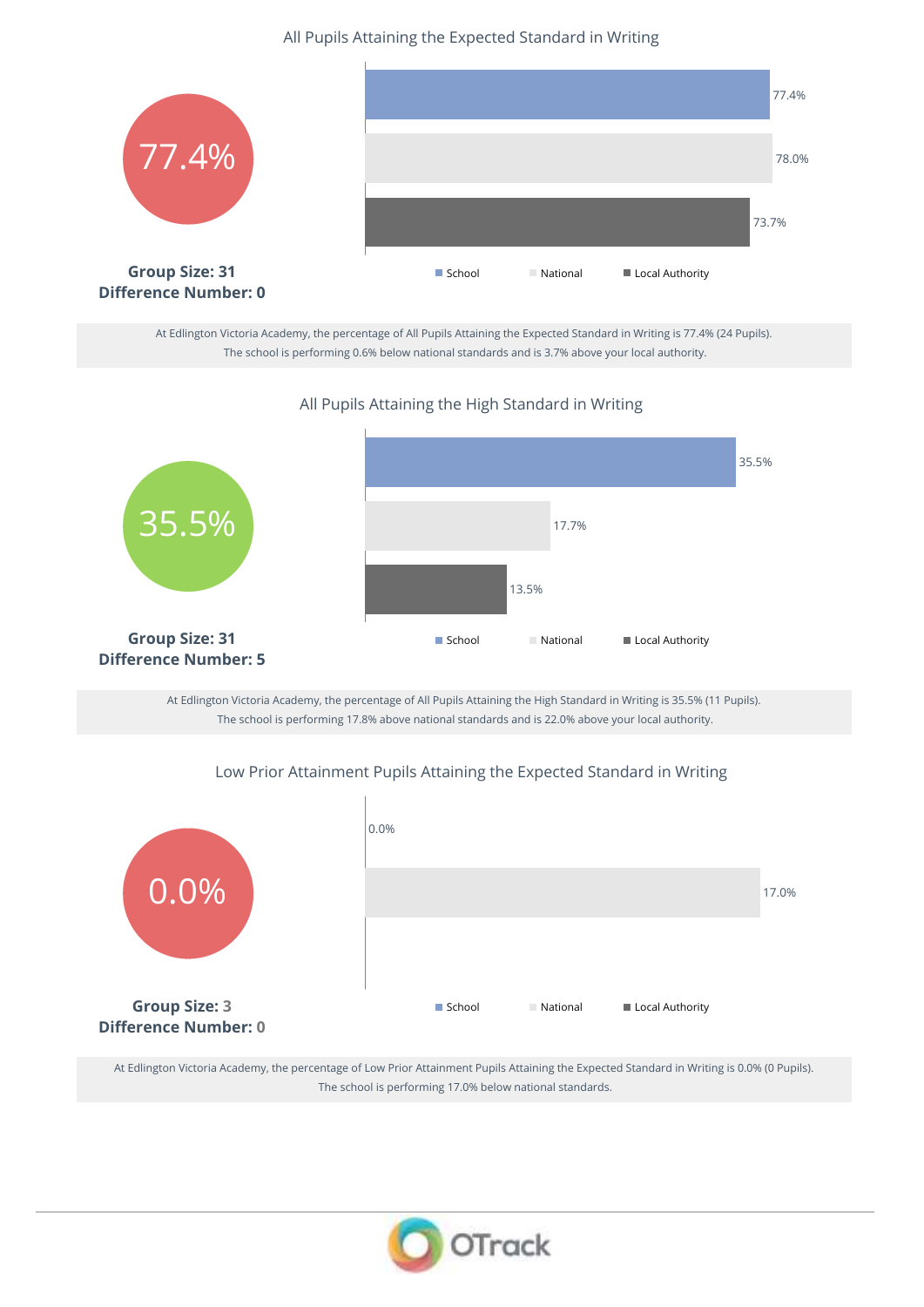### Low Prior Attainment Pupils Attaining the High Standard in Writing



At Edlington Victoria Academy, the percentage of Low Prior Attainment Pupils Attaining the High Standard in Writing is 0.0% (0 Pupils). The school is performing at national standards.

#### Middle Prior Attainment Pupils Attaining the Expected Standard in Writing



At Edlington Victoria Academy, the percentage of Middle Prior Attainment Pupils Attaining the Expected Standard in Writing is 80.0% (12 Pupils). The school is performing 2.0% above national standards.

#### Middle Prior Attainment Pupils Attaining the High Standard in Writing



At Edlington Victoria Academy, the percentage of Middle Prior Attainment Pupils Attaining the High Standard in Writing is 6.7% (1 Pupil). The school is performing 0.3% below national standards.

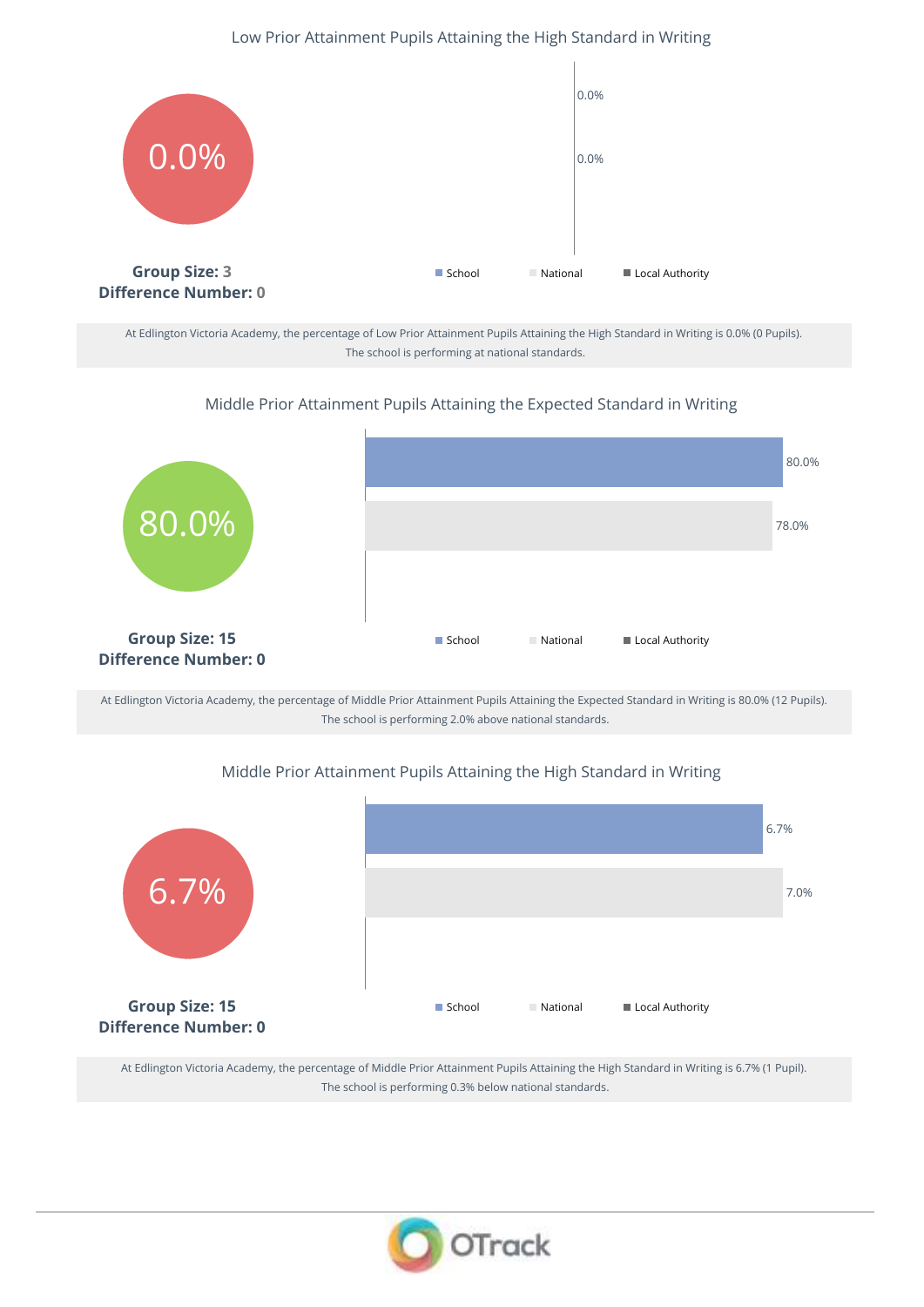#### High Prior Attainment Pupils Attaining the Expected Standard in Writing



At Edlington Victoria Academy, the percentage of High Prior Attainment Pupils Attaining the Expected Standard in Writing is 100.0% (11 Pupils). The school is performing 2.0% above national standards.

#### High Prior Attainment Pupils Attaining the High Standard in Writing



At Edlington Victoria Academy, the percentage of High Prior Attainment Pupils Attaining the High Standard in Writing is 90.9% (10 Pupils). The school is performing 44.9% above national standards.

# Disadvantaged Pupils Attaining the Expected Standard in Writing (National All)



At Edlington Victoria Academy, the percentage of Disadvantaged Pupils Attaining the Expected Standard in Writing (National All) is 66.7% (10 Pupils). The school is performing 11.3% below national standards and is 7.0% below your local authority.

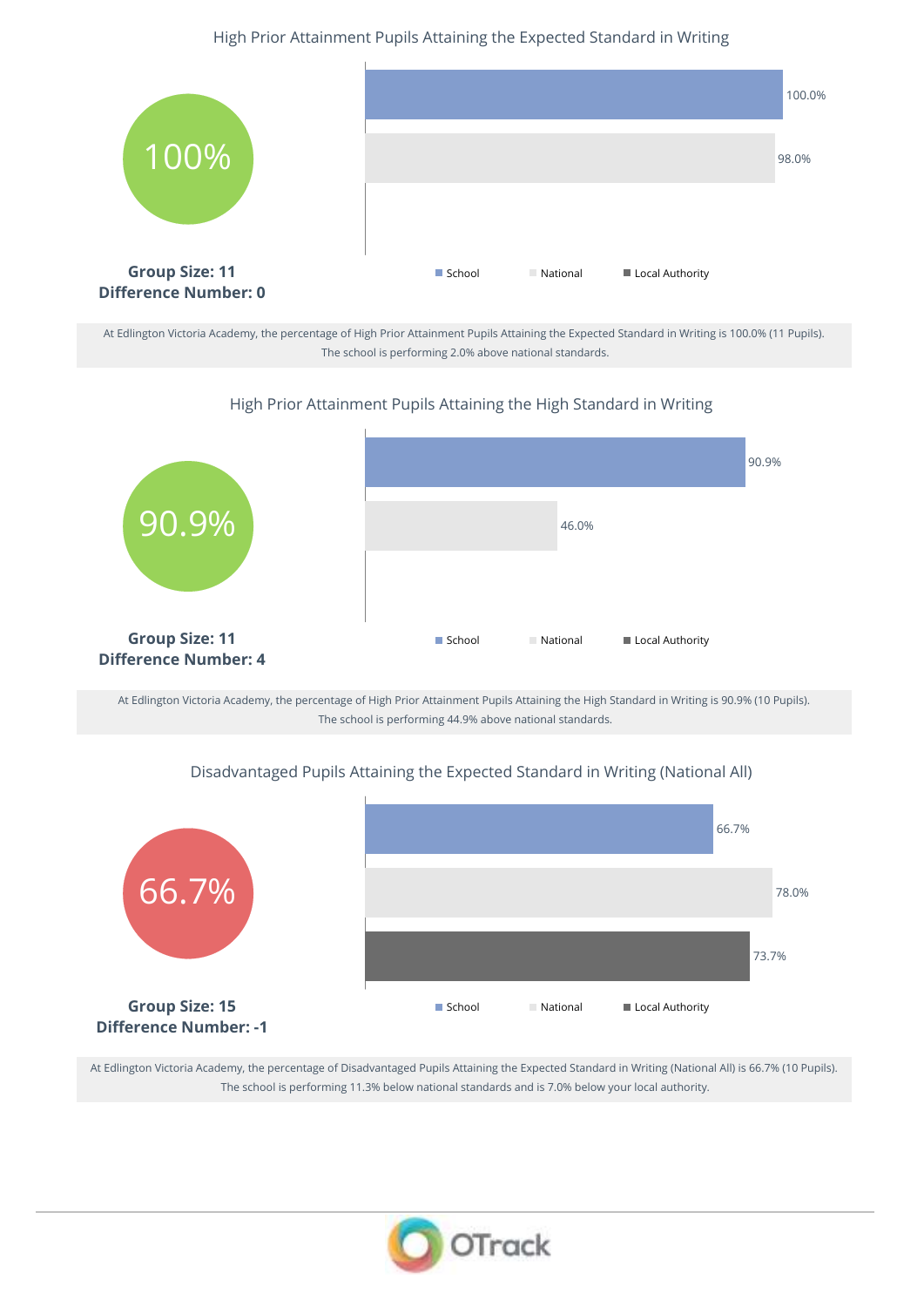Disadvantaged Pupils Attaining the High Standard in Writing (National All)



At Edlington Victoria Academy, the percentage of Disadvantaged Pupils Attaining the High Standard in Writing (National All) is 33.3% (5 Pupils). The school is performing 15.6% above national standards and is 19.8% above your local authority.

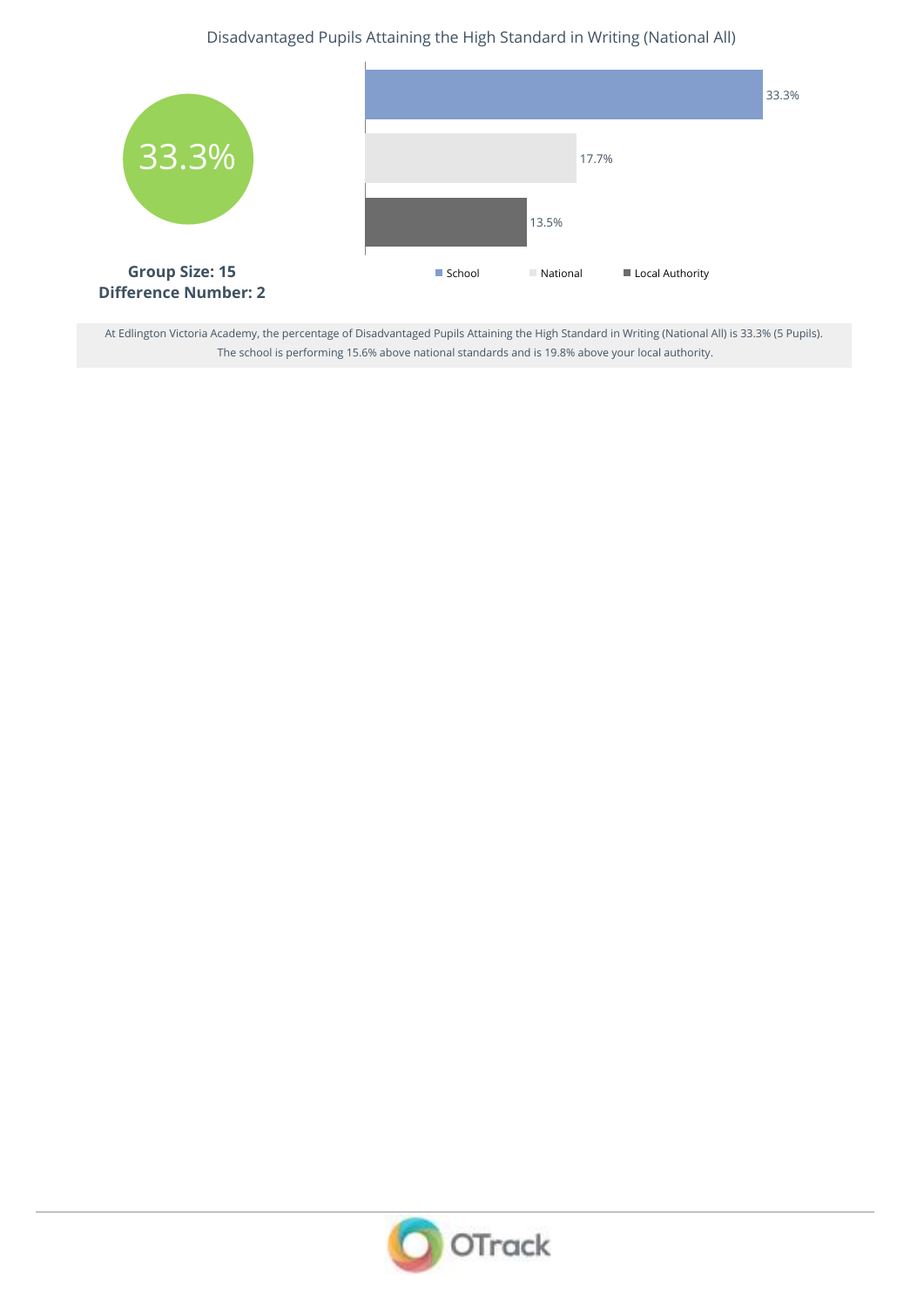# **Attainment**

Maths

### About this section

The following pages analyse various groups attainment data againstmost recently available national and local authority data sets.

In this section **2018 data is shown for the national overall expected standard, but the rest of the national and local authority data is from 2017.** National data may be rounded to the nearest whole number if the precise figure is unpublished.

Pupils are placed into ability groups by calculating the combined APS from KS1, as outlined by the DfE.

The 'Difference Numbers' in this report are calculated as per the IDSR: "The 'Diff no' value shows the number of pupils that the difference between school and national represents, and is always rounded down to a whole number" (Inspection Data Summary Report, 2017).

### Colour coding

The circles in the analysis are coloured green if the school's percentage is at or above national, or red if below.

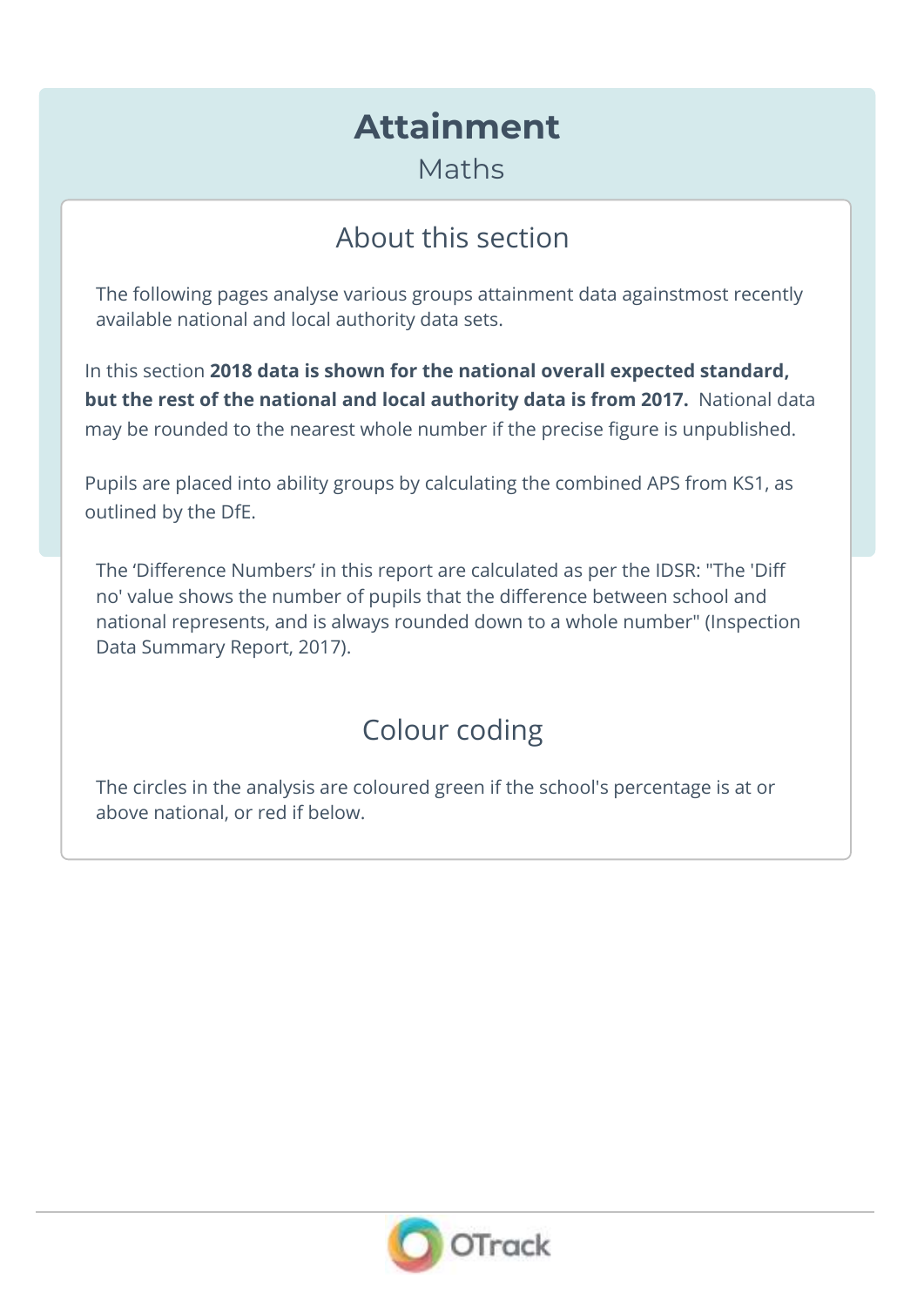All Pupils Attaining the Expected Standard in Maths



At Edlington Victoria Academy, the percentage of All Pupils Attaining the Expected Standard in Maths is 83.9% (26 Pupils). The school is performing 7.9% above national standards and is 13.9% above your local authority.

All Pupils Attaining the High Standard in Maths



At Edlington Victoria Academy, the percentage of All Pupils Attaining the High Standard in Maths is 16.1% (5 Pupils). The school is performing 6.5% below national standards and is 1.6% below your local authority.

### Low Prior Attainment Pupils Attaining the Expected Standard in Maths



At Edlington Victoria Academy, the percentage of Low Prior Attainment Pupils Attaining the Expected Standard in Maths is 0.0% (0 Pupils). The school is performing 20.0% below national standards.

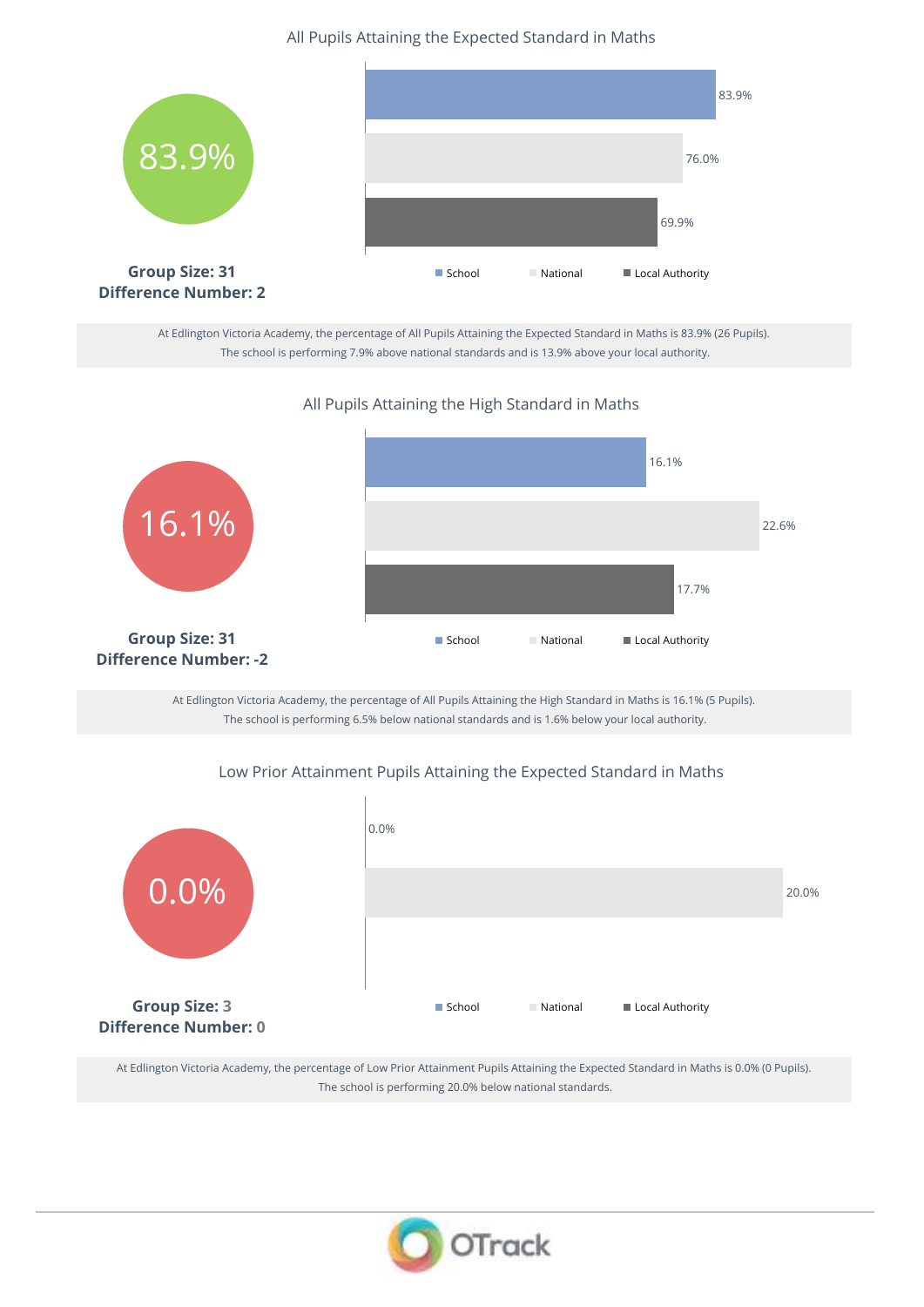#### Low Prior Attainment Pupils Attaining the High Standard in Maths



At Edlington Victoria Academy, the percentage of Low Prior Attainment Pupils Attaining the High Standard in Maths is 0.0% (0 Pupils). The school is performing 1.0% below national standards.

#### Middle Prior Attainment Pupils Attaining the Expected Standard in Maths



At Edlington Victoria Academy, the percentage of Middle Prior Attainment Pupils Attaining the Expected Standard in Maths is 86.7% (13 Pupils). The school is performing 12.7% above national standards.

#### Middle Prior Attainment Pupils Attaining the High Standard in Maths



At Edlington Victoria Academy, the percentage of Middle Prior Attainment Pupils Attaining the High Standard in Maths is 6.7% (1 Pupil). The school is performing 4.3% below national standards.

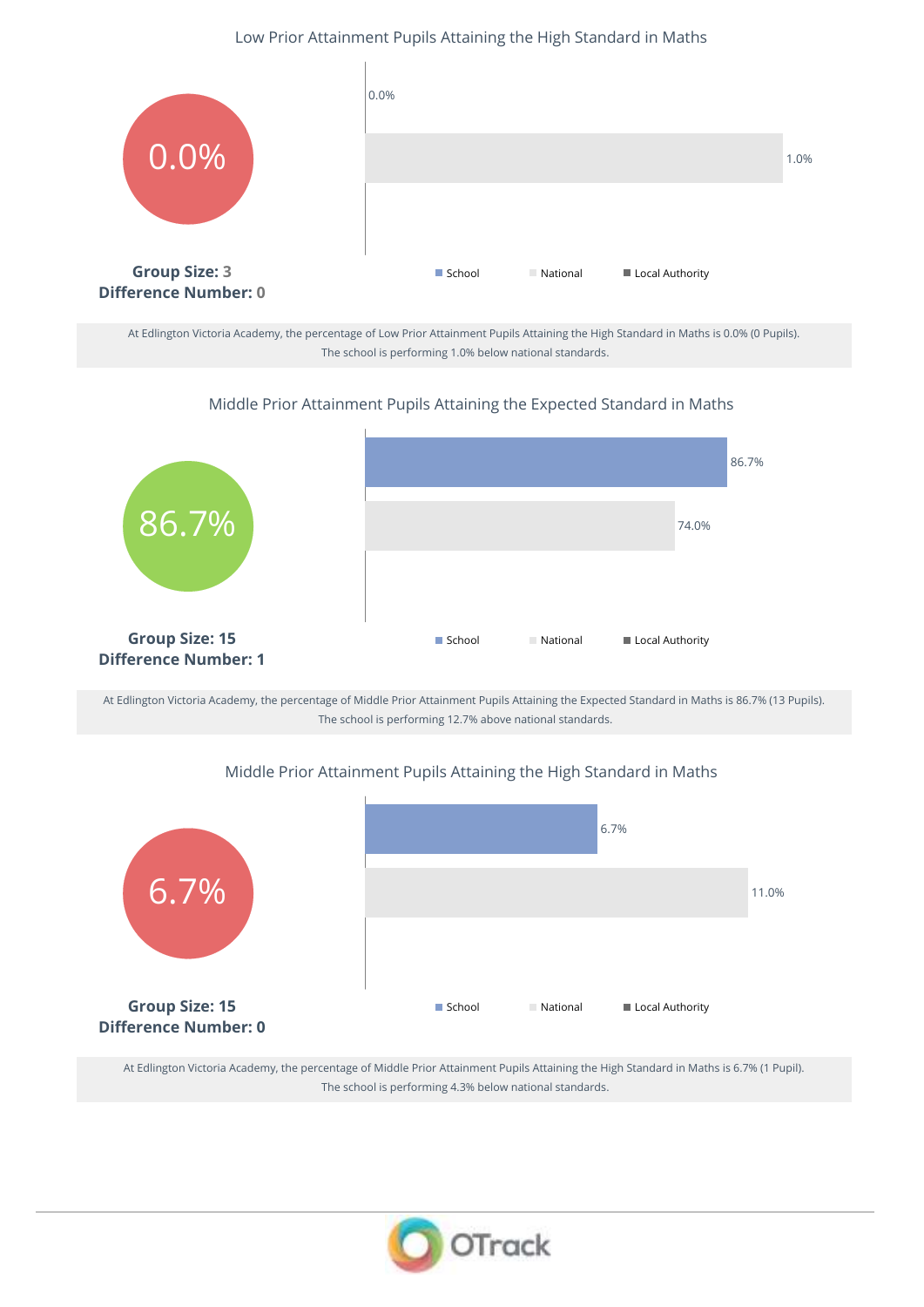#### High Prior Attainment Pupils Attaining the Expected Standard in Maths



At Edlington Victoria Academy, the percentage of High Prior Attainment Pupils Attaining the Expected Standard in Maths is 100.0% (11 Pupils). The school is performing 2.0% above national standards.

#### High Prior Attainment Pupils Attaining the High Standard in Maths



At Edlington Victoria Academy, the percentage of High Prior Attainment Pupils Attaining the High Standard in Maths is 36.4% (4 Pupils). The school is performing 17.6% below national standards.

### Disadvantaged Pupils Attaining the Expected Standard in Maths (National All)



At Edlington Victoria Academy, the percentage of Disadvantaged Pupils Attaining the Expected Standard in Maths (National All) is 73.3% (11 Pupils). The school is performing 2.7% below national standards and is 3.4% above your local authority.

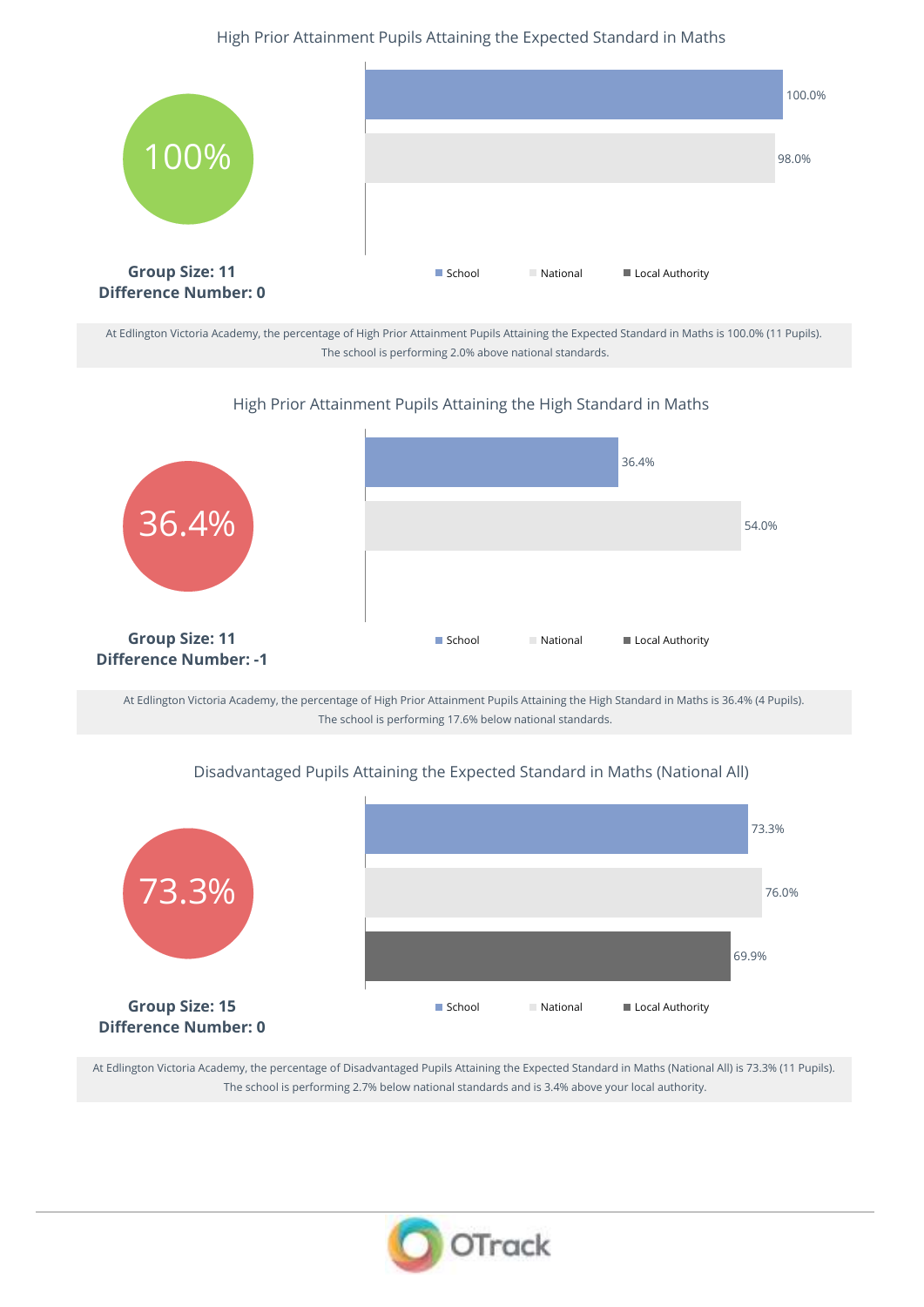### Disadvantaged Pupils Attaining the High Standard in Maths (National All)



At Edlington Victoria Academy, the percentage of Disadvantaged Pupils Attaining the High Standard in Maths (National All) is 20.0% (3 Pupils). The school is performing 2.6% below national standards and is 2.3% above your local authority.

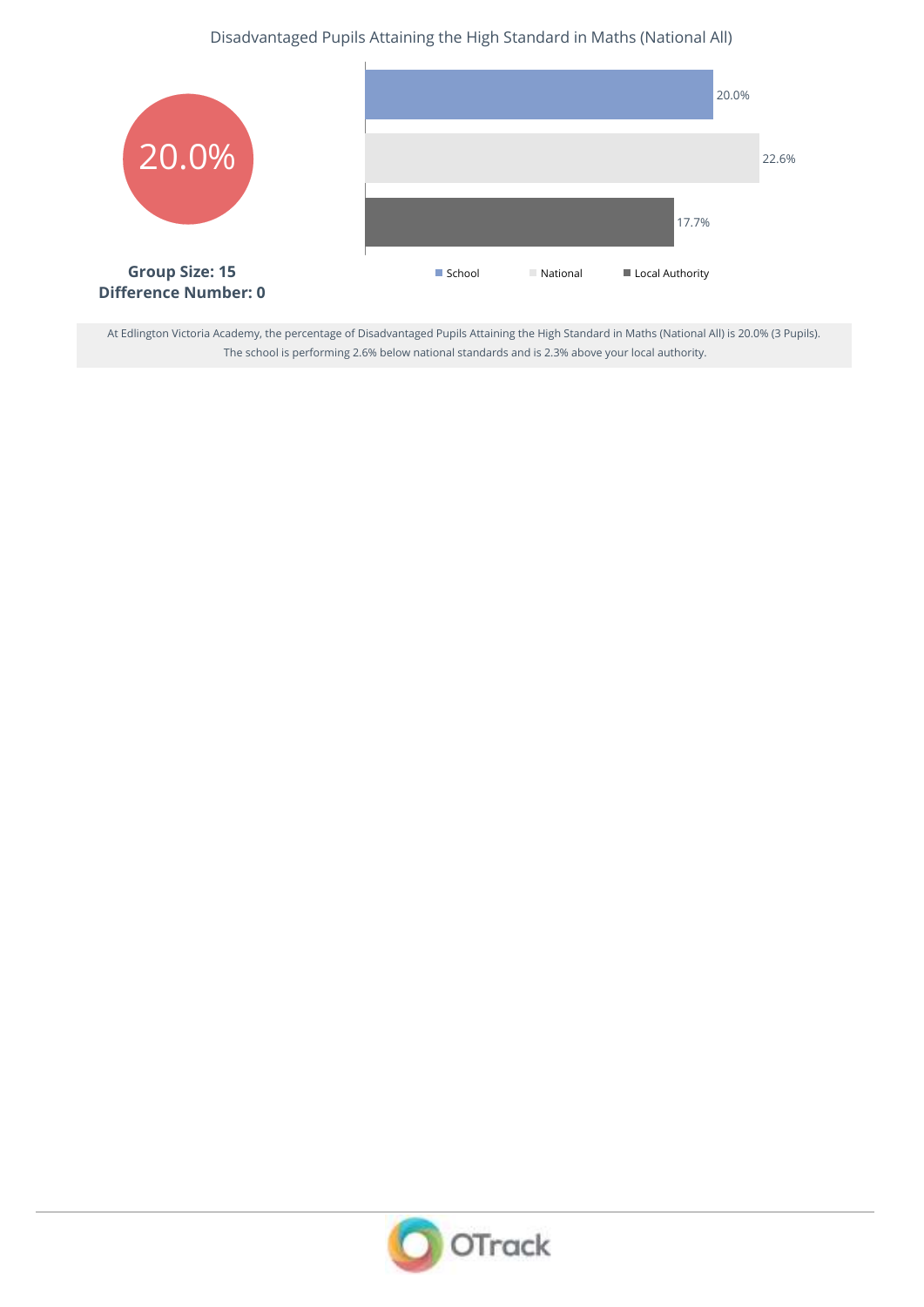### **Attainment FGPS**

### About this section

The following pages analyse various groups attainment data againstmost recently available national and local authority data sets.

In this section **2018 data is shown for the national overall expected standard, but the rest of the national and local authority data is from 2017.** National data may be rounded to the nearest whole number if the precise figure is unpublished.

Pupils are placed into ability groups by calculating the combined APS from KS1, as outlined by the DfE.

The 'Difference Numbers' in this report are calculated as per the IDSR: "The 'Diff no' value shows the number of pupils that the difference between school and national represents, and is always rounded down to a whole number" (Inspection Data Summary Report, 2017).

### Colour coding

The circles in the analysis are coloured green if the school's percentage is at or above national, or red if below.

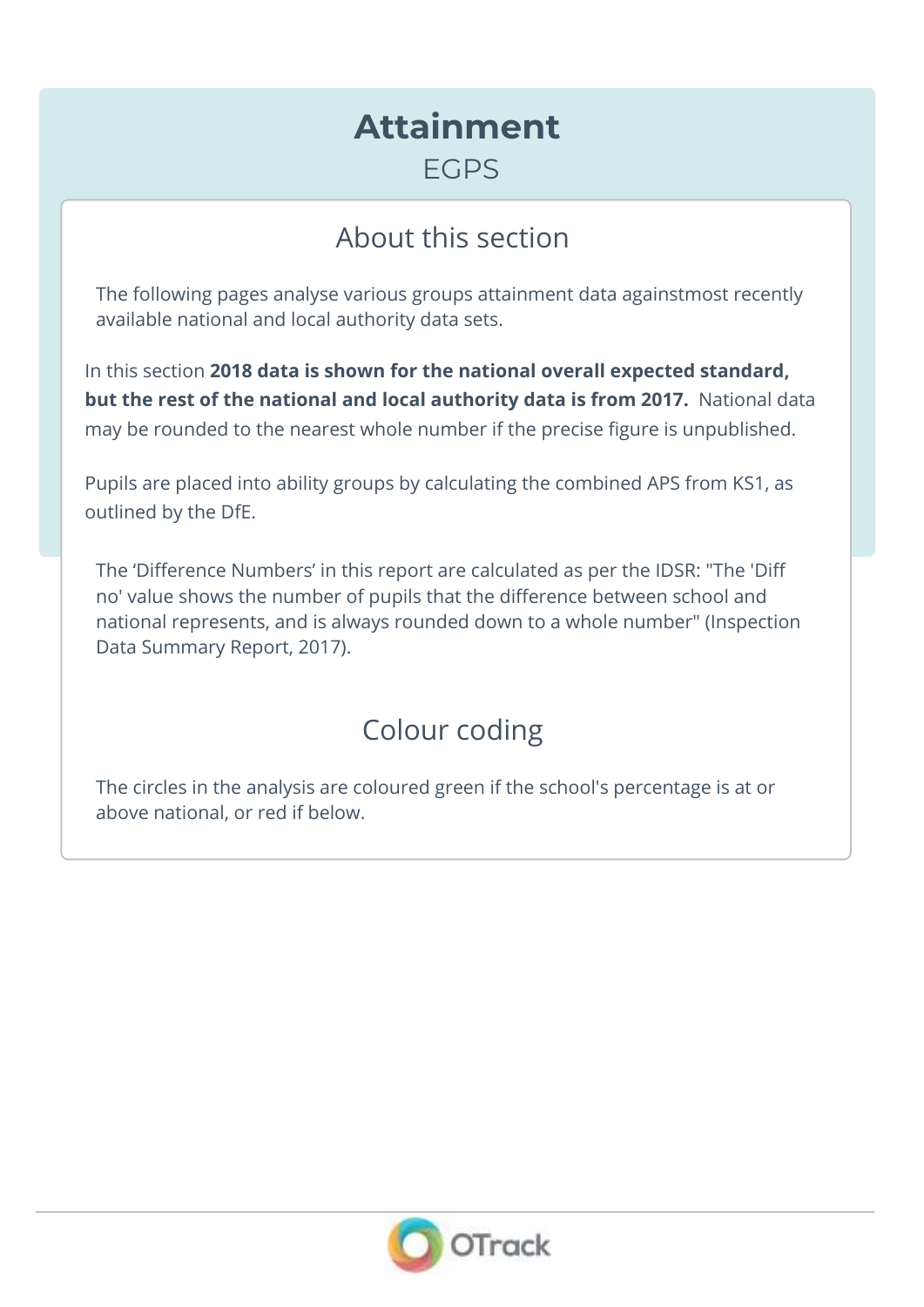All Pupils Attaining the Expected Standard in EGPS



At Edlington Victoria Academy, the percentage of All Pupils Attaining the Expected Standard in EGPS is 77.4% (24 Pupils). The school is performing 0.6% below national standards and is 5.7% above your local authority.

All Pupils Attaining the High Standard in EGPS



At Edlington Victoria Academy, the percentage of All Pupils Attaining the High Standard in EGPS is 35.5% (11 Pupils). The school is performing 4.6% above national standards and is 10.0% above your local authority.

#### Low Prior Attainment Pupils Attaining the Expected Standard in EGPS



At Edlington Victoria Academy, the percentage of Low Prior Attainment Pupils Attaining the Expected Standard in EGPS is 0.0% (0 Pupils). The school is performing 20.0% below national standards.

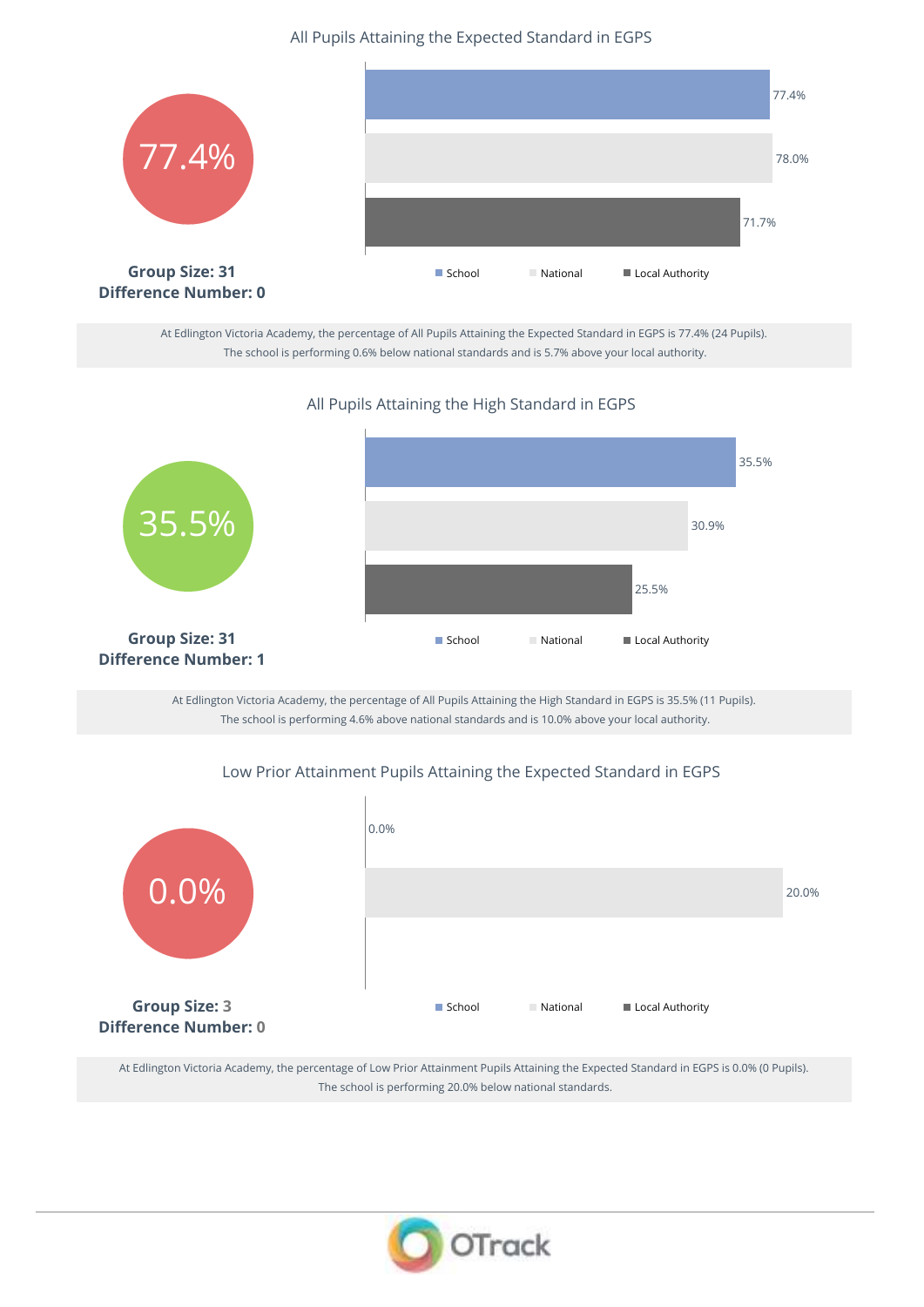#### Low Prior Attainment Pupils Attaining the High Standard in EGPS



At Edlington Victoria Academy, the percentage of Low Prior Attainment Pupils Attaining the High Standard in EGPS is 0.0% (0 Pupils). The school is performing 1.0% below national standards.

#### Middle Prior Attainment Pupils Attaining the Expected Standard in EGPS



At Edlington Victoria Academy, the percentage of Middle Prior Attainment Pupils Attaining the Expected Standard in EGPS is 80.0% (12 Pupils). The school is performing 2.0% above national standards.

#### Middle Prior Attainment Pupils Attaining the High Standard in EGPS



At Edlington Victoria Academy, the percentage of Middle Prior Attainment Pupils Attaining the High Standard in EGPS is 6.7% (1 Pupil). The school is performing 11.3% below national standards.

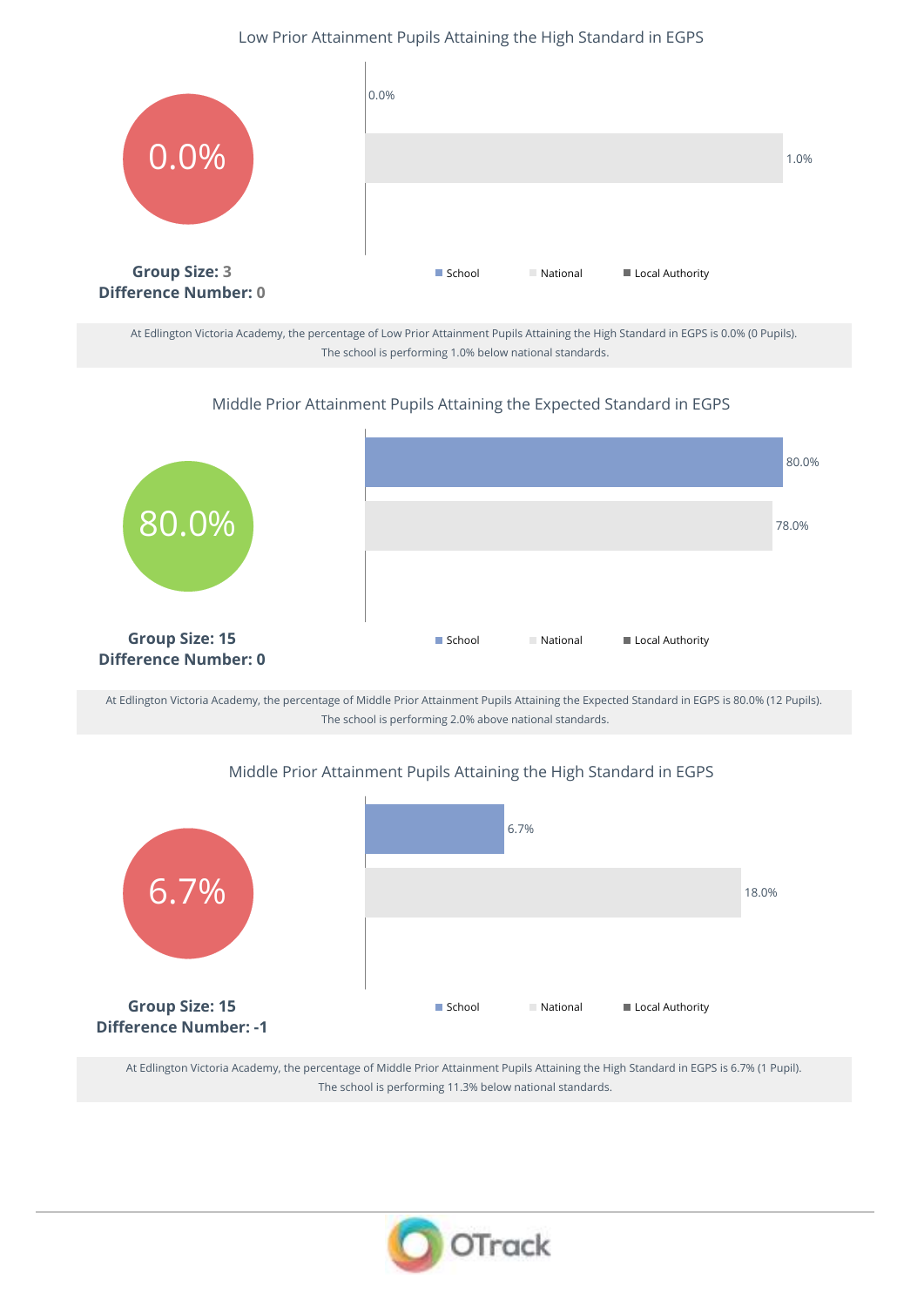#### High Prior Attainment Pupils Attaining the Expected Standard in EGPS



At Edlington Victoria Academy, the percentage of High Prior Attainment Pupils Attaining the Expected Standard in EGPS is 100.0% (11 Pupils). The school is performing 1.0% above national standards.

#### High Prior Attainment Pupils Attaining the High Standard in EGPS



At Edlington Victoria Academy, the percentage of High Prior Attainment Pupils Attaining the High Standard in EGPS is 90.9% (10 Pupils). The school is performing 23.9% above national standards.

### Disadvantaged Pupils Attaining the Expected Standard in EGPS (National All)



At Edlington Victoria Academy, the percentage of Disadvantaged Pupils Attaining the Expected Standard in EGPS (National All) is 73.3% (11 Pupils). The school is performing 4.7% below national standards and is 1.6% above your local authority.

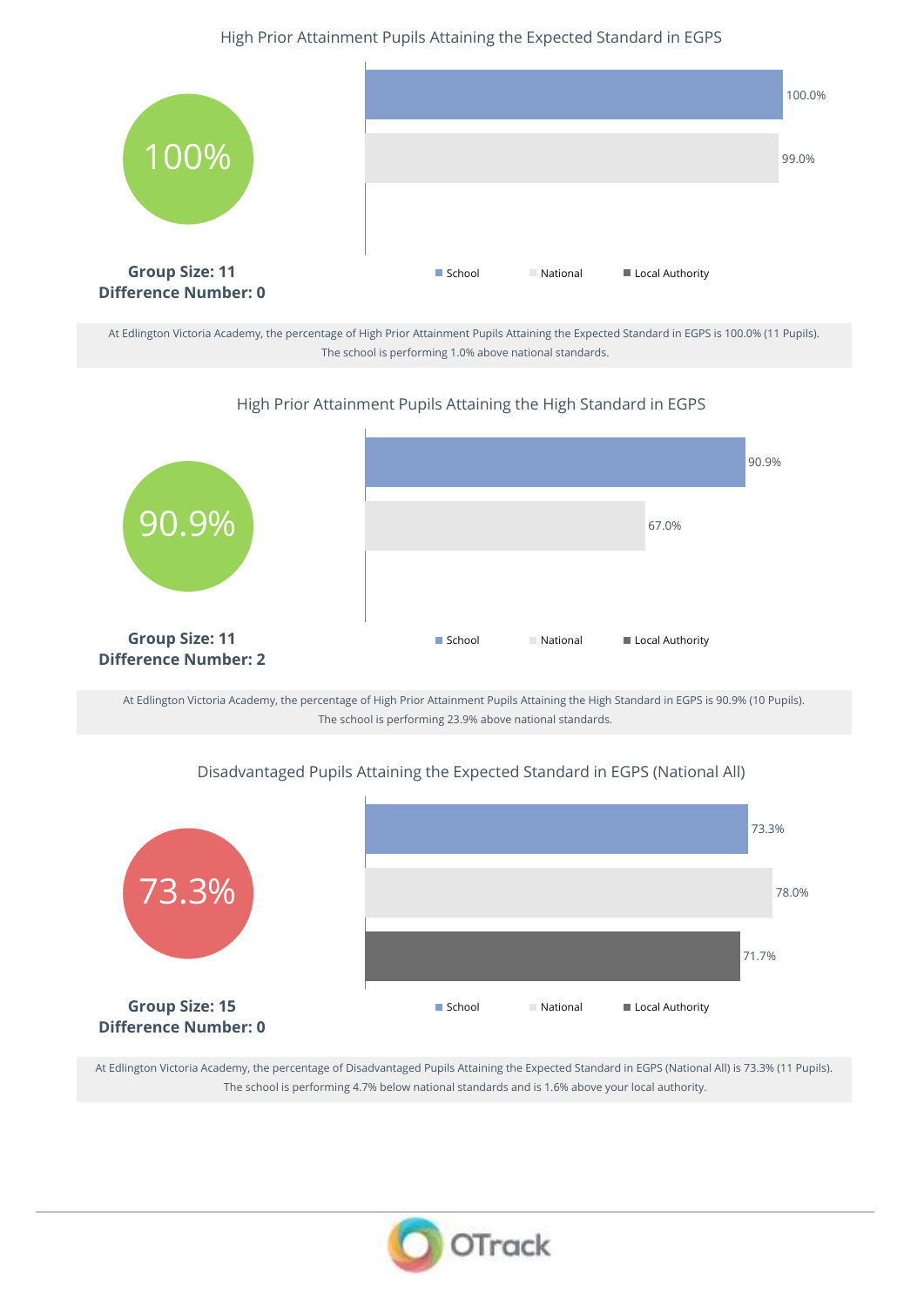### Disadvantaged Pupils Attaining the High Standard in EGPS (National All)



At Edlington Victoria Academy, the percentage of Disadvantaged Pupils Attaining the High Standard in EGPS (National All) is 33.3% (5 Pupils). The school is performing 2.4% above national standards and is 7.8% above your local authority.

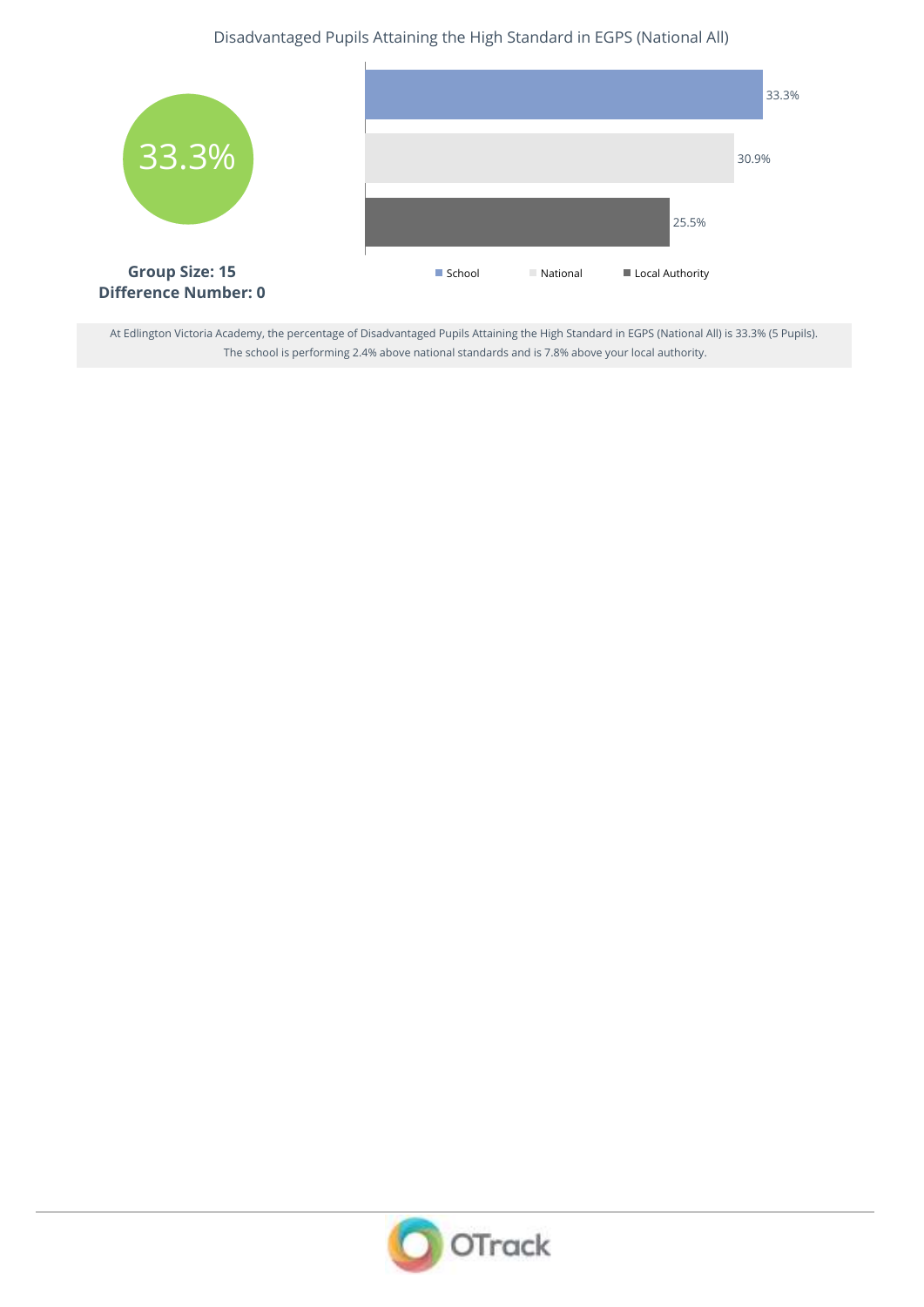## **Average Scores**

### About this section

The following graphs show your school's overview of scaled scores attainment (and raw scores in spelling) for the cohort, KS1 ability groups and disadvantaged pupils. Each group's attainment data is then compared to the most recently available national and local authority data sets.

In this section **2018 data is shown for the national overall average scaled score expected standard, but the rest of the national data is from 2017.** National data may be rounded to the nearest whole number if the precise figure is unpublished.

Pupils are placed into ability groups by calculating the combined APS from KS1, as outlined by the DfE. 'Disadvantaged' pupils are compared against all pupils nationally, whereas prior attainment ability groups are compared against the equivalent national data.

## Colour coding

The circles in the analysis are coloured green if the cohort attainment is at or above national, or red if below.

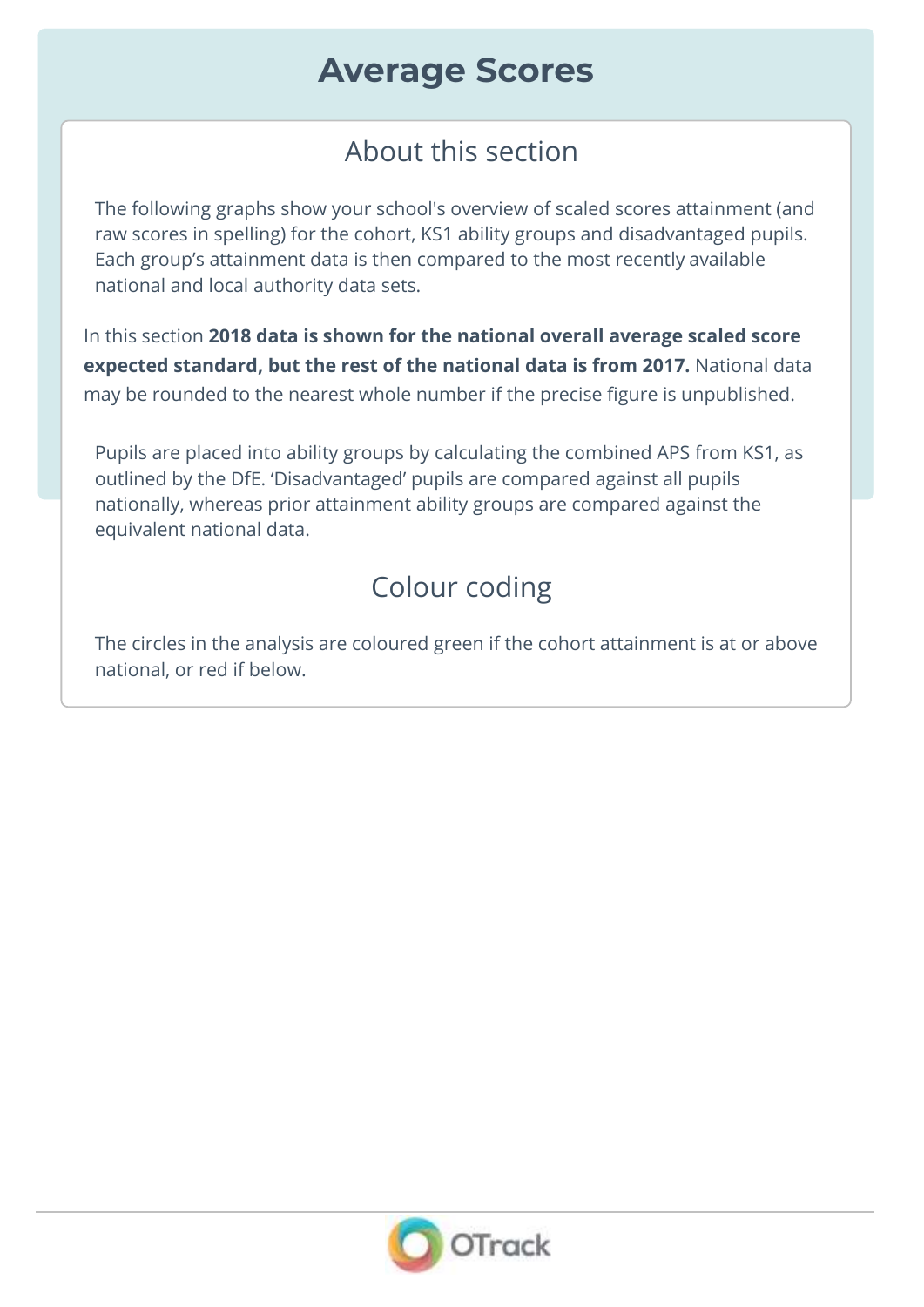### Average Scaled Score in Reading



Average Scaled Score in Maths



### Average Scaled Score in Grammar, Punctuation, Vocabulary and Spelling



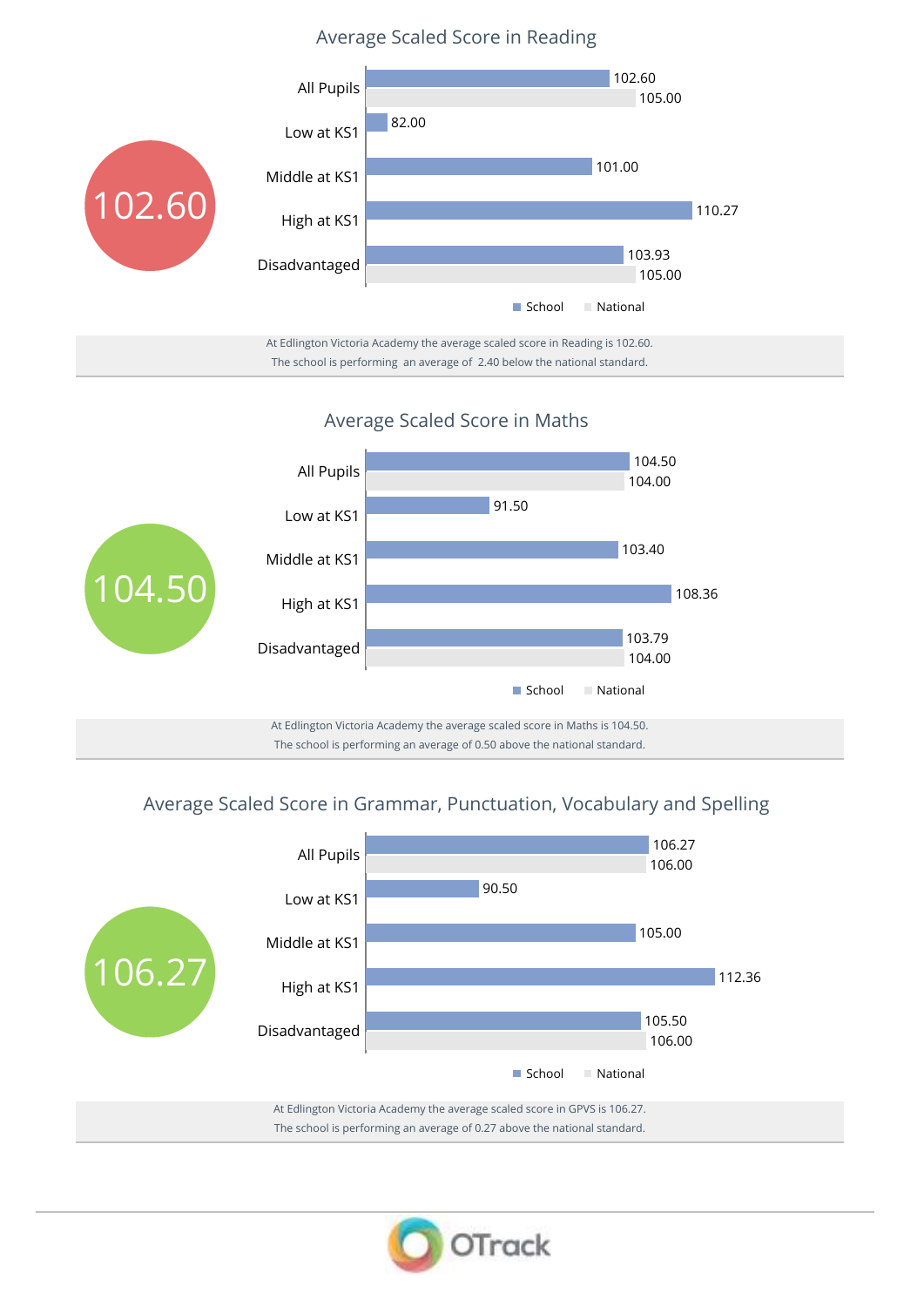### Average Raw Score in Spelling



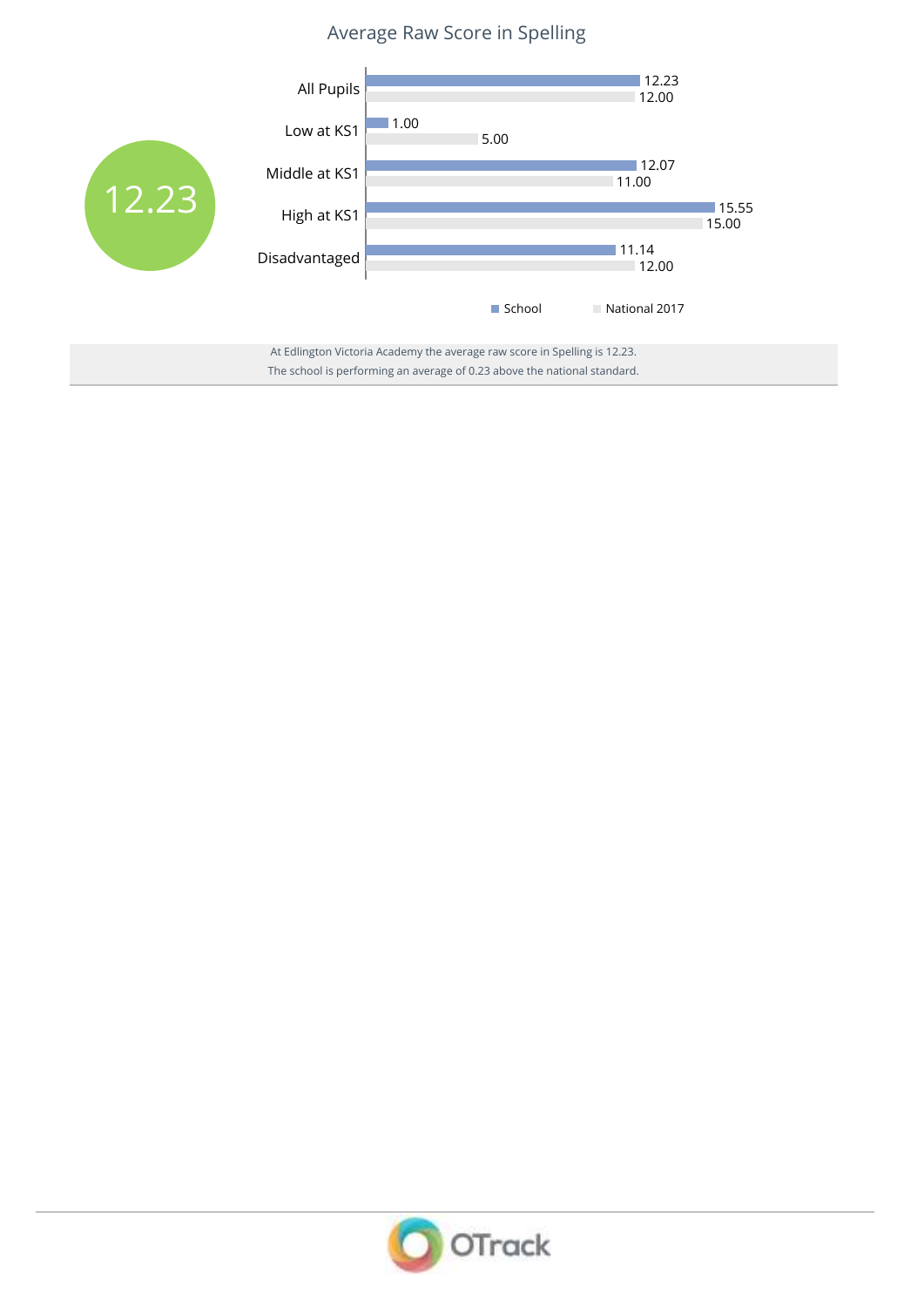### About this section

The following page is an overview of all year groups in your school. The analysis shows each year group's prior attainment at their last statutory assessment point, and compares it to national data of pupils in the same year group.

### Colour coding

The bars in the charts are coloured green if the school's prior attainment is above the national data or red if below. If there is no bar, this indicates that your school was exactly the same as national prior attainment standards.

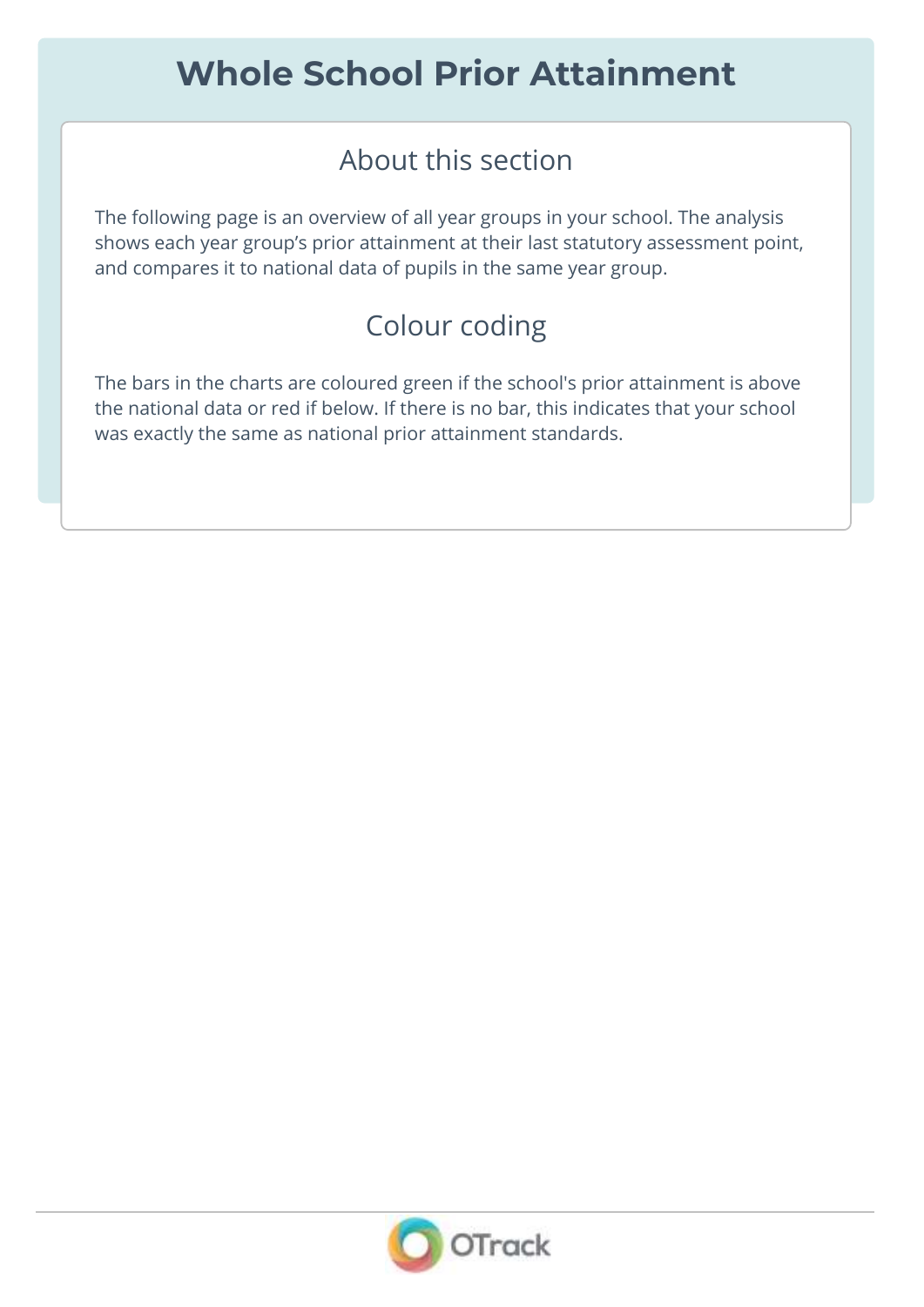

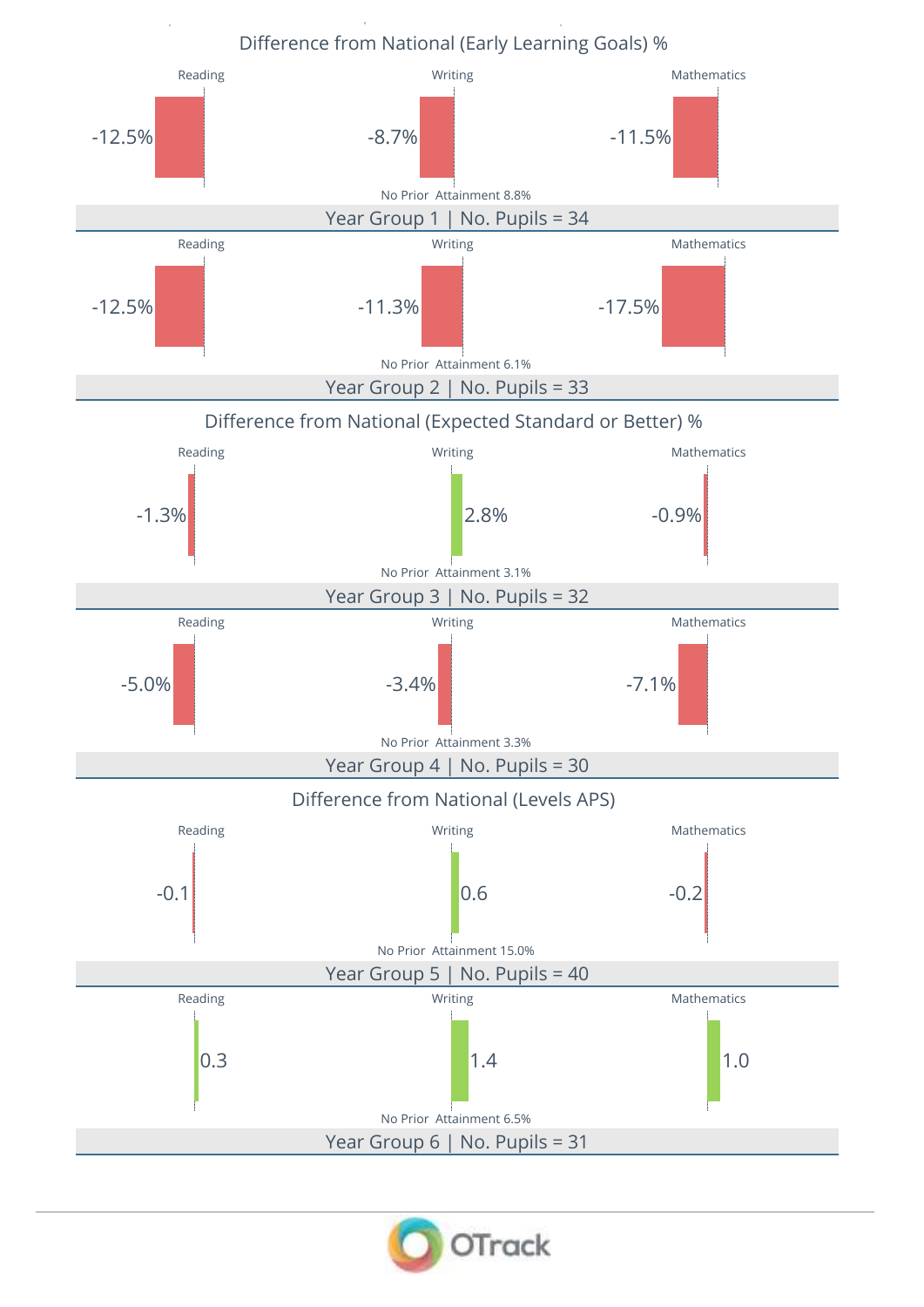# **Whole School Context**

### About this section

The following page is an overview of all year groups in your school. The analysis shows the percentage of each ethnic group in the whole school. It also shows you the percentage of pupils in a number of key context groups and compares it to the equivalent national 2017 data.